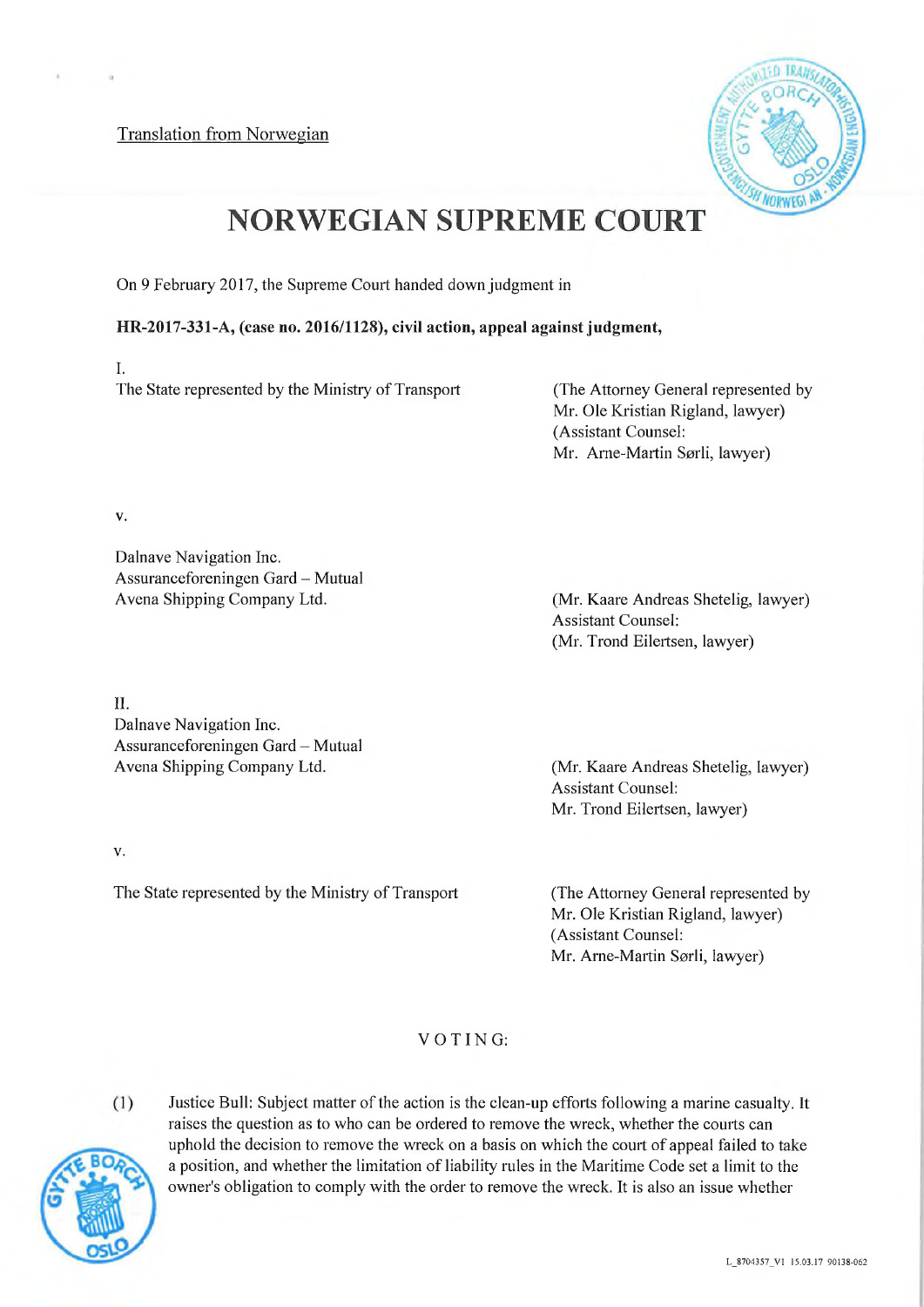**VAT** may form part of the State's claim for reimbursement of the costs involved in the cleanup operation and, in that event, whether this also applies to VAT paid on goods aud services not subject to VAT.

- (2) On 12 January 2007, the Cyprus registered cargo vessel the MV Server ran aground at Ytre Hellisøy in the municipality of Fedje in Hordaland. Shortly after the grounding, the vessel broke in two forward of the wheelhouse. The forward section was quickly pulled off the shallow and towed to a temporary location. li has since been rernoved permanently. The aft section, with wheelhouse, cabins and engine room, still remains where it sank.
- (3) Ytre Hellisøy and part of the sea surrounding the island constitute a nature reserve and parts of the aft section of the ship lie inside the nature reserve. During the first few years, parts of the wreck were visible above the water surface, but when the decision to remove the wreck was made, everything was under water. It does not obstruct marine traffic where it now lies.
- (4) The MV Server was not carrying any cargo, but the ship's tanks contained considerable amounts of bunker oil and other oil products. Large parts of the oil flowed into the sea, and a state-organised operation to prevent pollution administered by the Norwegian Coastal Administration was immediately initiated. The Coastal Administration and a number of municipalities took part in the operation. The municipalities' efforts were partly handled by inter-municipal action control groups to prevent acute pollution.
- (5) The Cyprus registered company Avena Shipping Company Ltd., hereinafter referred to as Avena, is the registered owner of the MV Server. The ship was operated by Dalnave Navigation Inc., hereinafter referred to as Dalnave, which is registered in Liberia, but has its offices in Greece. A Greek citizen, Dimitrios Sficas, is the dominant owner of both companies. The ship had taken out liability insurance  $- P \& I$  Insurance  $-$  with Assuranceforeningen Gard - Mutual, hereinafter referred to as Gard. In this matter Avena, Dalnave and Gard are collectively referred to as the owners side.
- (6) In identical letters to Avena and Dalnave dated 16 January 2007, the Coastal Administration informed them that a state-organised operation bad been initiated, and that the companies would be held liable for the costs involved pursuant to section 76 of the Pollution Control Act for all claims related to measures taken by the Coastal Administration as a result of the grounding.
- (7) On 19 January 2007, the Coastal Administration sent a letter to Dalnave ordering measures to prevent further pollution from the ship and the removal of both the forward section, which had already been pulled off the shallow, and the aft section, which was still lying there. In the further handling of the matter it is Gard which has primarily acted on behalf of Avena and Dalnave.
- (8) The emptying of the remaining oil from the aft section was carried out in March 2007 and was regarded as successful.
- (9) In March 2007, Gard introduced the limitation of liability rules in the Maritime Code into its communication with the Coastal Administration. Gard was of the opinion that the total costs involved in the clean-up efforts and removal of the wreck would exceed the limitation of liability amount and wanted an agreernent with the Coastal Administration to ensure the owners side's rights under the Maritime Code as the owners side saw them. In July 2007, the

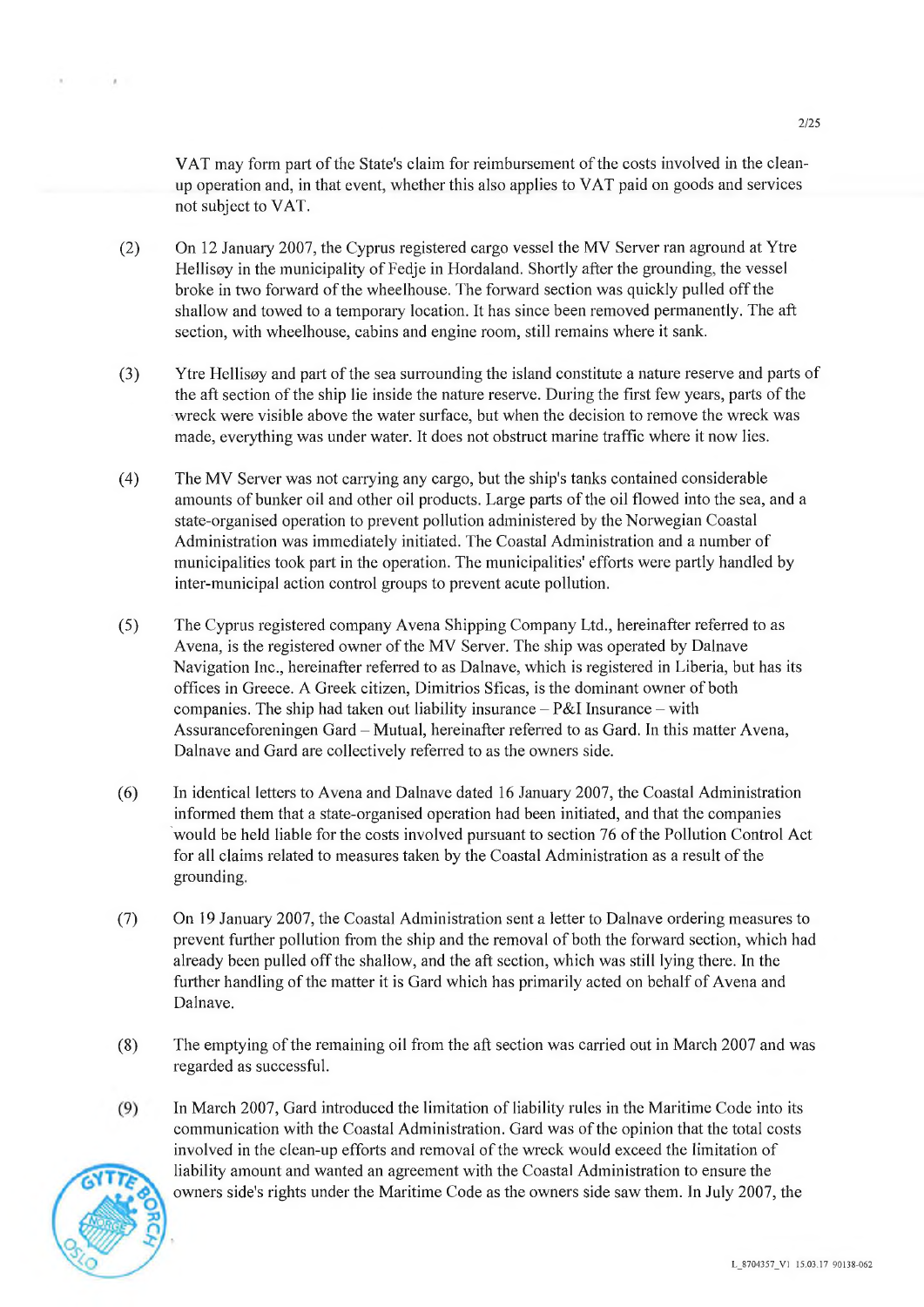Coastal Administration refused to enter into such an agreernent submitting that this would bind the Coastal Administration's administrative authority.

- (10) In November 2007, the Coastal Administration announced that the deadline for removing the aft section would be extended until further notice and that an overall evaluation of the further follow-up as regards the aft section of the ship would be made when the complete picture of the costs involved was presented. During the spring and summer of 2008, there was renewed contact between the Coastal Administration and Gard pertaining to this issue. Methods for wreck removal and the distribution of costs were discussed.
- (11) Subsequently there was no further follow-up on the part of Gard. During the period between the summer of 2008 and the autumn of 2010 there does not appear to have been any communication between Gard and the Coastal Administration concerning the matter. However, the Coastal Administration continued to work on the claim for recovery of the costs of the operation to prevent pollution.
- (12) After an advance notice about the refund claim in 2009, and an advance notice for the removal of the aft section of the ship bad been sent out in 2010, the Coastal Administration on 27 May 2011 sent a letter addressed to Gard concluding in a decision. The gist of this decision was first a claim for NOK 198,714,272 to cover the State's costs involved in the operation to prevent pollution and, secondly, it contained an order issued to the polluter to remove the aft section of the MV Server from the location of the casualty.
- (13) On behalf ofAvena, Dainave and itseif, Gard appealed against the Coastal Administration's decision to the Ministry of Trade, Industiy and Fisheries. The appeal resulted in a minor downwards adjustment of the refund amount, but in a decision of 13 June 2012, the Ministry maintained the order to remove the aft section of the ship.
- (14) According to a request from Gard on behalf of Avena and Dainave, Oslo District Court on 23 May 2012 established a limitation fund according to chapter 12 of the Maritime Code. The limitation amount under section 175a of the Maritime Code is NOK 226,380,814.76. In addition, a guarantee of NOK 115 million has been provided making the total fund amount NOK 341,380,811.76. The State has received an on-account payment in the amount of NOK 130 million.
- (15) During the fund proceedings a series of dispute issues arose. These were addressed in fund meetings on 24 September and *5* November 2013 based on a recommendation from the appointed fund administrator, cf. section 241 of the Maritime Code. As regards the points of dispute outstanding after the fund meetings, Oslo District Court stipulated a deadline for filing suit under section 241 fourth subsection of the Maritime Code.
- (16) On 15 January 2014, Dainave and Gard filed a writ with Oslo Distriet Court regarding several of the points of dispute. In addition, they submitted that the decision to remove the aft section of the ship was invalid. Avena has since joined the claimants' side. The State, represented by the Ministry of Trade, Industry and Fisheries, filed a writ concerning other points of dispute in the fund proceedings. One of these was settled during the case preparation before the District Court. These two cases were consolidated for a joint hearing and a joint decision. It is these two cases that are now being heard by the Supreme Court.

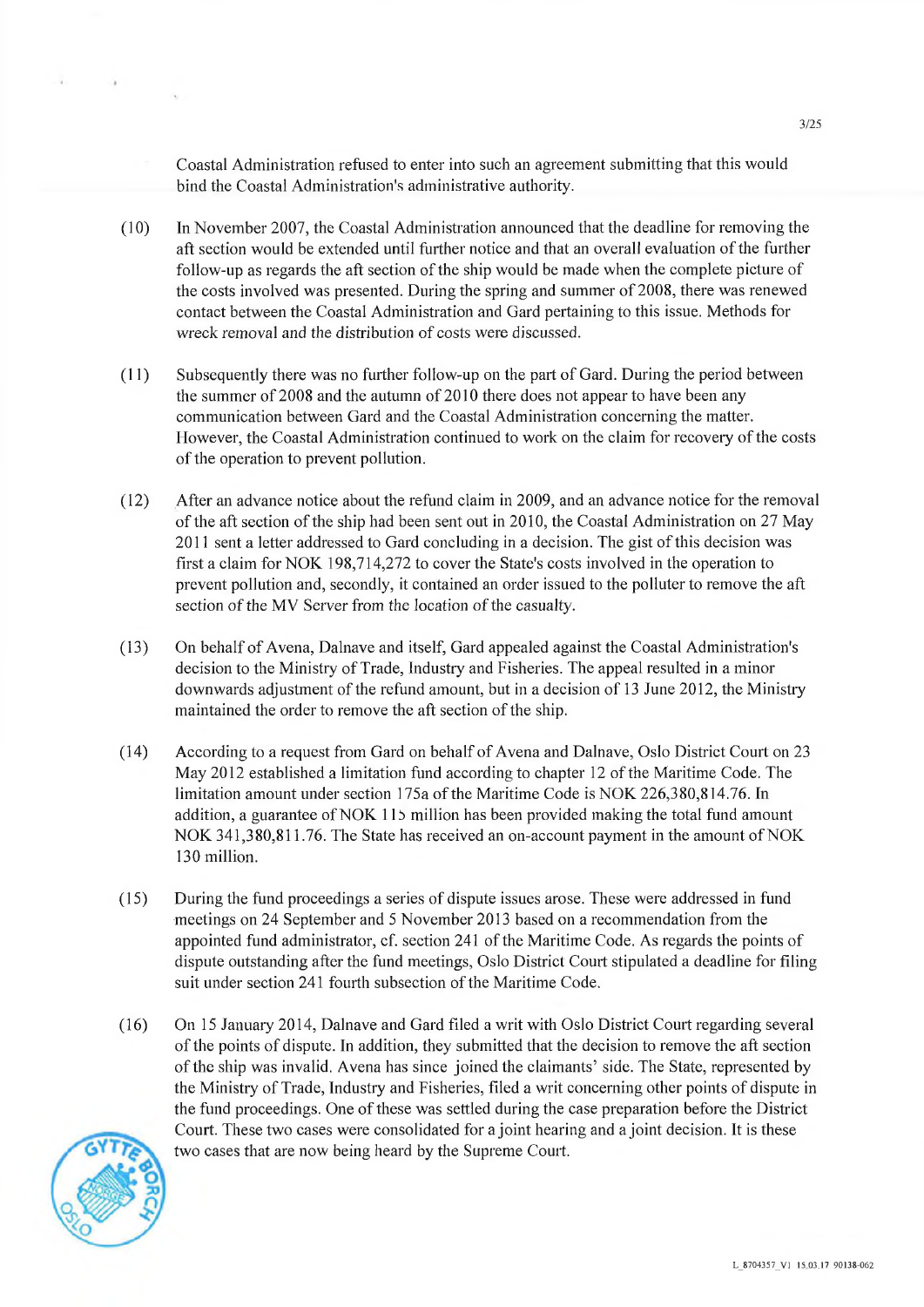- (17) In addition, a dispute is pending as to what the guarantee arnount of NOK 115 million may be used to cover.
- (18) During the Oslo Distriet Court hearing the Ministry of Transport took over the procedural capacity on behalf of the State. On 9 January 2015, Oslo District Court handed down judgment in the two amalgamated cases with the foliowing conclusion:

#### "In case 14-009365:

- 1.1. The Ministry of Trade, Industry and Fisheries' decision of 13 June 2012 regarding wreck removal is invalid in relation to Dainave Navigation Inc.
- 1.2. The Ministry of Trade, Industry and Fisheries' decision of 13 June 2012 regarding wreck removal is valid in relation to Avena Shipping Co. Ltd.
- 1.3. The obligation to remove the wreck is valid irrespective of the limitation of liability in chapter 9 of the Maritime Code.
- 2. The claims for a refund of operating costs incurred in the use of the State's vessels, the emergency response supplement for the crews on the vessels of the Coastal Administration's Shipping Company and the Coastal Administration's Shipping Company's administration costs in connection with the operation to prevent oil pollution foliowing the casualty of the MV Server will be approved in the limitation fund.
- 3. The claim for a refund of input VÅT which the Coastal Administration has paid will be approved in the limitation fund.
- 4. The Coastal Administration is entitled to default interest on approved claims in the limitation fund from the establishment of the limitation fund until payment is made.
- 5. Dainave Navigation Inc., Avena Shipping Co. Ltd. and Assuranceforeningen Gard - Mutual shall jointly and severally pay the State represented by the Ministry of Transport NOK 1,461,449 onemillionfourhundredandsixtyonethousandfourhundredandfourtynine - by way of costs within  $2 - two - weeks$  from service of this judgment.

#### In case 14-011646:

2

- 1. The claim for a refund of VAT in the amount of NOK 10,644,928.22 tenmillionsixhund redandfourtyfourthousandninehundredandtventyeight 22/100 - which the Coastal Administration has paid to municipalities and intermunicipal action control groups in connection with the operation to prevent oil pollution following the casualty of the MV Server will not be approved in the limitation fund.
- 2. The State represented by the Ministry of Transport shall pay to Dalnave Navigation Inc., Avena Shipping Co. Ltd. and Assuranceforeningen Gard -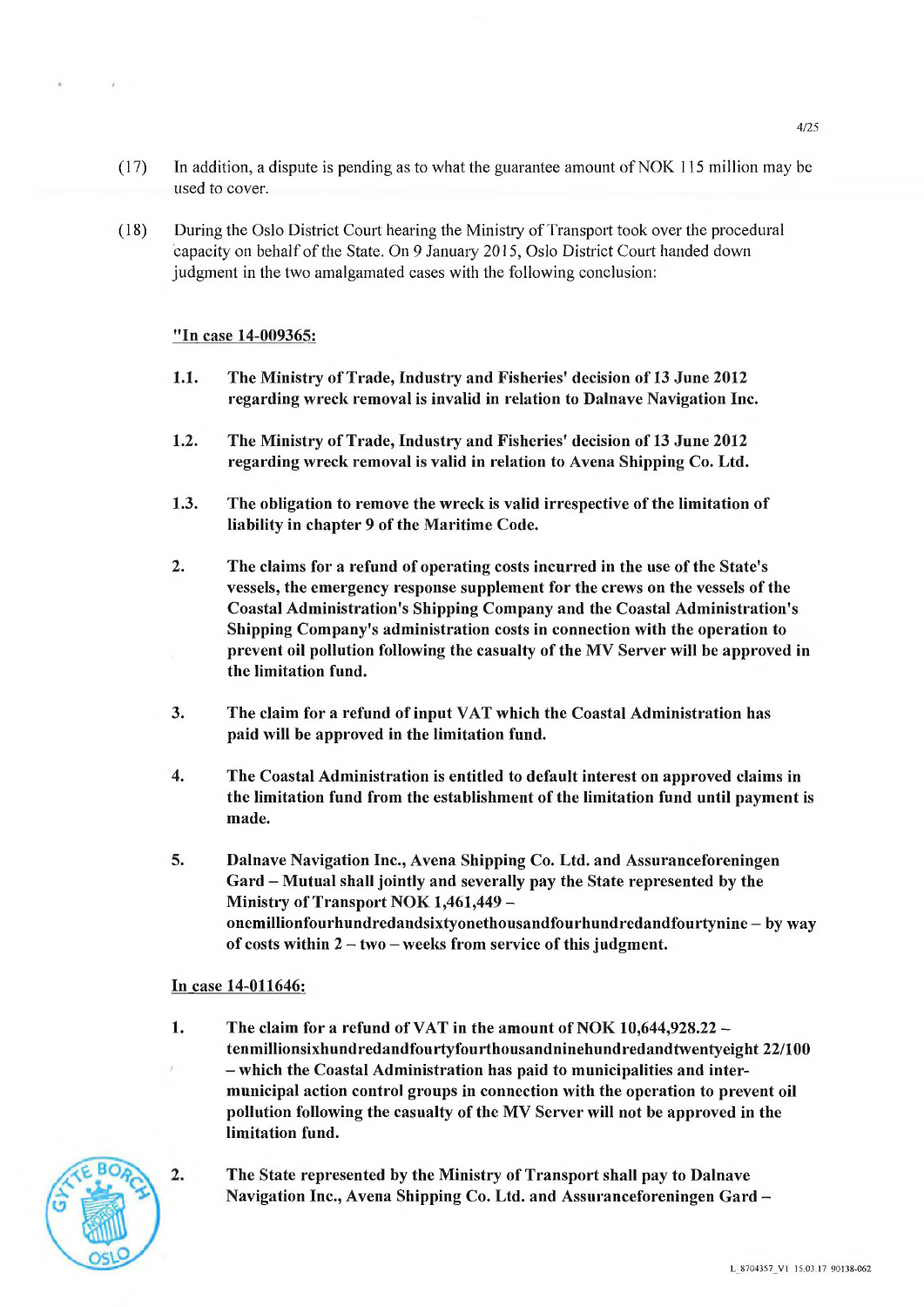## **Mutual a total amount of NOK 250,000** - **twohundredandfiftythousand** - **by way of costs** within 2 - two - **weeks from** service **of this judgrnent."**

- (19) Avena, Dalnave and Gard appealed to Borgarting Court of Appeal against the conclusion of judgment in case no.  $14-009365$  with the exception of point 1.1. This action was filed by them. The State, which had filed action no. 14-011646, appealed against the judgment in that matter, as well as against point 1.1 of the conclusion of judgment in case no. 14-009365. During the preparation of the appeal proceedings, a few further points of dispute were waived or settied.
- (20) On 4 March 2016, the Borgarting Court of Appeal handed down judgment with the foliowing conclusion:

## **"Oslo District Court case 00. 14-009365TV1-OTIIRI04:**

- **1. The court finds for the State represented by the Ministry of Transport regarding the submission that the Ministry of Trade, Industry and Fisheries' decision of 13 June 2012 relating to** wreck **removal is invalid in relation to Dalnave Navigation Inc.**
- **2. The Appeal from Avena Shipping Co. Ltd., Dalnave Navigation Inc. and Assuranceforeningen Gard** - **Mutual** - is dismissed.
- **3. By way of costs before the Court of Appeal Avena Shipping Co. Ltd., Dalnave Navigation Inc. and Assuranceforeningen Gard** - **Mutual** - **shall pay jointly and severally NOK 3,698,131 threemillionsixhundredandninetyeightthousandonehundredandthirtyone** - **to the State represented by the Ministry of Transport within** two **weeks from service of**  j**udgment.**

## Oslo District Court case no. 14-011646TVI-OTIR/04:

- **1. The appeal from the State represented by the Ministry of Transport is dismissed.**
- **2. By way of costs before the Court of Appeal the State represented by the Ministry of Transport shall pay NOK 250,000** - **twohundredandfiftythousand** - **to Avena Shipping Co. Ltd., Dalnave Navigation Inc. and Assuranceforeningen Gard** - **Mutual** - **within tvo weeks from service of judgment."**
- (21) The State appealed against the Court of Appeal'sjudgment in respeet of case 14-011646TV1- OTIRI04 to the Supreme Court. The appeal concerns the application of the law and assessrnent of evidence as regards the issue whether the State is entitled to claim that the owners side shall cover VAT which – the Court of Appeal found – had been erroneously added to the claims from municipalities and inter-municipal action control groups, but which the Coastal Administration has refunded. Avena, Dalnave and Gard appealed against the judgment insofar as it concerns Oslo District Court case no. 14-0009365TVI-OTIR/04. The judgment insofar as it concerns Oslo District Court case no. 14-0009365TVI-OTIR/04. The appeal concerns the application of the law and on one point also the assessment of evidence.

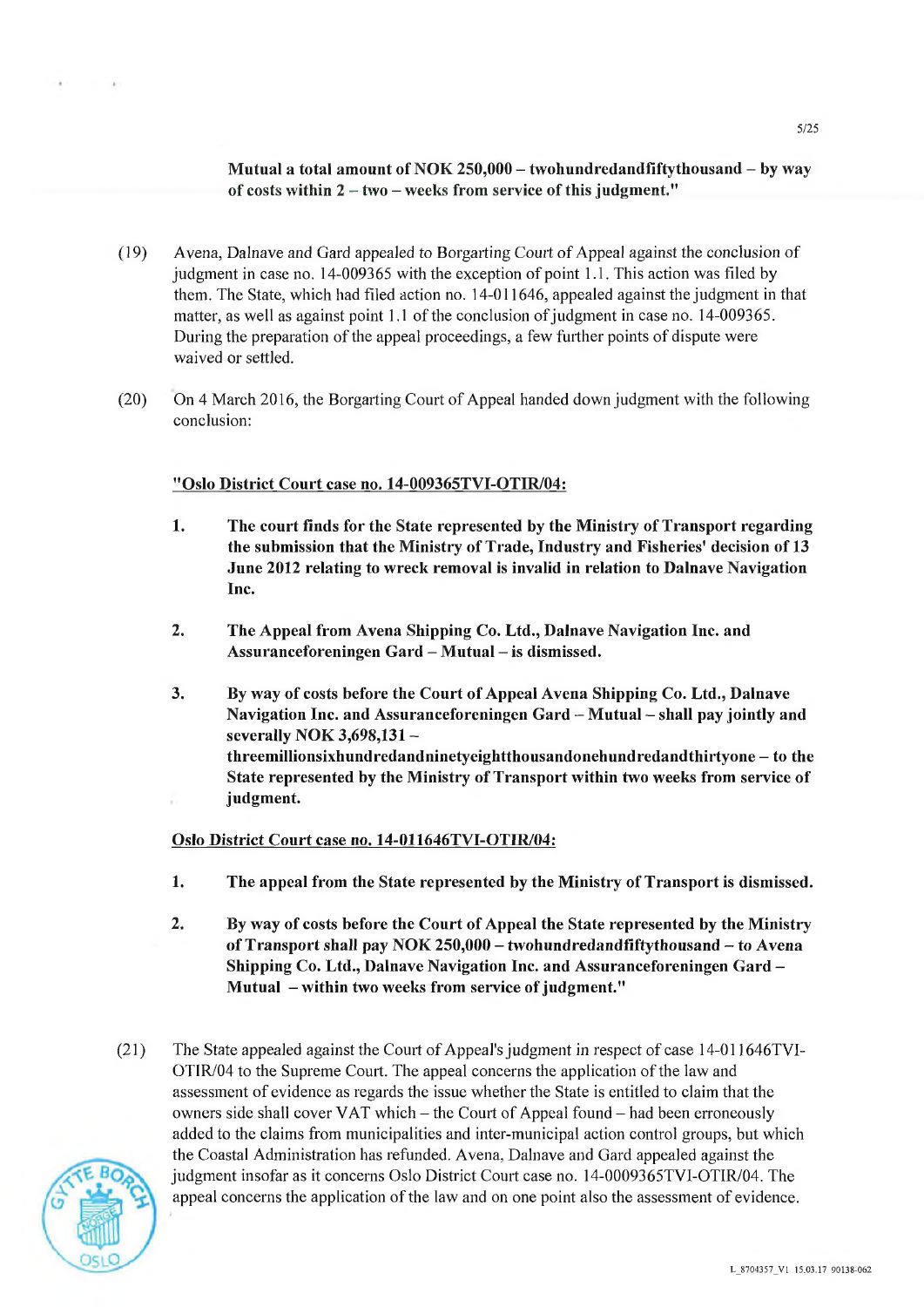- (22) On 29 July 2016, the Appeal Cornmittee of the Supreme Court decided to allow the State's appeal to go forward for a hearing. The appeal from Avena, Datnave and Gard was referred for a hearing as regards the courts' right to apply a different statutory condition than the one on which the Ministry's order to remove the wreck was based, whether Dalnave can be the liable party as regards the wreck removal obligation, whether the limitation of liability rules of the Maritime Code comprise an imposed duty to act under the Pollution Control Act and whether paid VAT may form part of the State's refund claim.
- (23) A written statement has been submitted to the Supreme Court from Alkiviadis Sficas, who at the time when the statement was made was part of the Dalnave management and who has earlier held various different positions in the company. He is the son of Dimitrios Sficas. Otherwise, the case is in essentially the same position before the Supreme Court as before the Court of Appeal.
- (24) The appellants in the part of the case before the Court of Appeal and the Supreme Court which concerns case no. 14-009365TV1-OTIR/04, and the respondents in the part of the case which concerns case no. 14-01 1646TV1-OTIRIO4 *—A vena Shipping Company Ltd., Da/nave Navigation Inc. and Assuranceforeningen Gard – Mutual – have essentially submitted:*
- (25) The Court of Appeal erred in its conclusion that the Coastal Administration is entitled to include VAT, which the Coastal Administration has paid on goods and services procured from traders in its refund claim against the owners side. This VAT has already been paid to the Treasury according to the rules relating to VAT, aud the State cannot claim payment once again, now as a refund claim according to the Pollution Control Act. One cannot distinguish between the State as a body entitled to VAT and the State as a pollution control authority. The State is a legal person. VAT consequently does not constitute part of "the public authorities' costs, damage or loss", which may be claimed under section 76 of the Pollution Control Act.
- (26) Decisive weight cannot be attached to Rt.' 2004 page 723 where the Appeal Committee, without giving any further grounds, accepted that the State, when it has bought external legal services, is also entitled to claim the VAT imposed on the lawyer's fee. The decision concerned the rules of the Dispute Act relating to litigation costs, not section 76 of the Pollution Control Act.
- (27) In this respect VAT cannot be compared with special taxes or income tax on wages or salaries, which form part of the caleulation of remuneration for services procured by the Pollution Control Authority. Income tax is a subject tax collected from a third party. VAT is an object tax that applies to transactions. Special taxes are end-user taxes without any system for input and output tax.
- (28) The State's appeal, which concerns a different VAT issue, cannot be allowed. The Coastal Administration cannot claim VAT which has erroneously been incorporated in a refund claim from the municipalities and inter-municipal action control groups thereby having erroneously been paid by the Coastal Administration. The fact that the tax authorities at one point relied on a different view of the tax issue is irrelevant.



 $1$  Rt. is a publication containing Norwegian Supreme Court judgments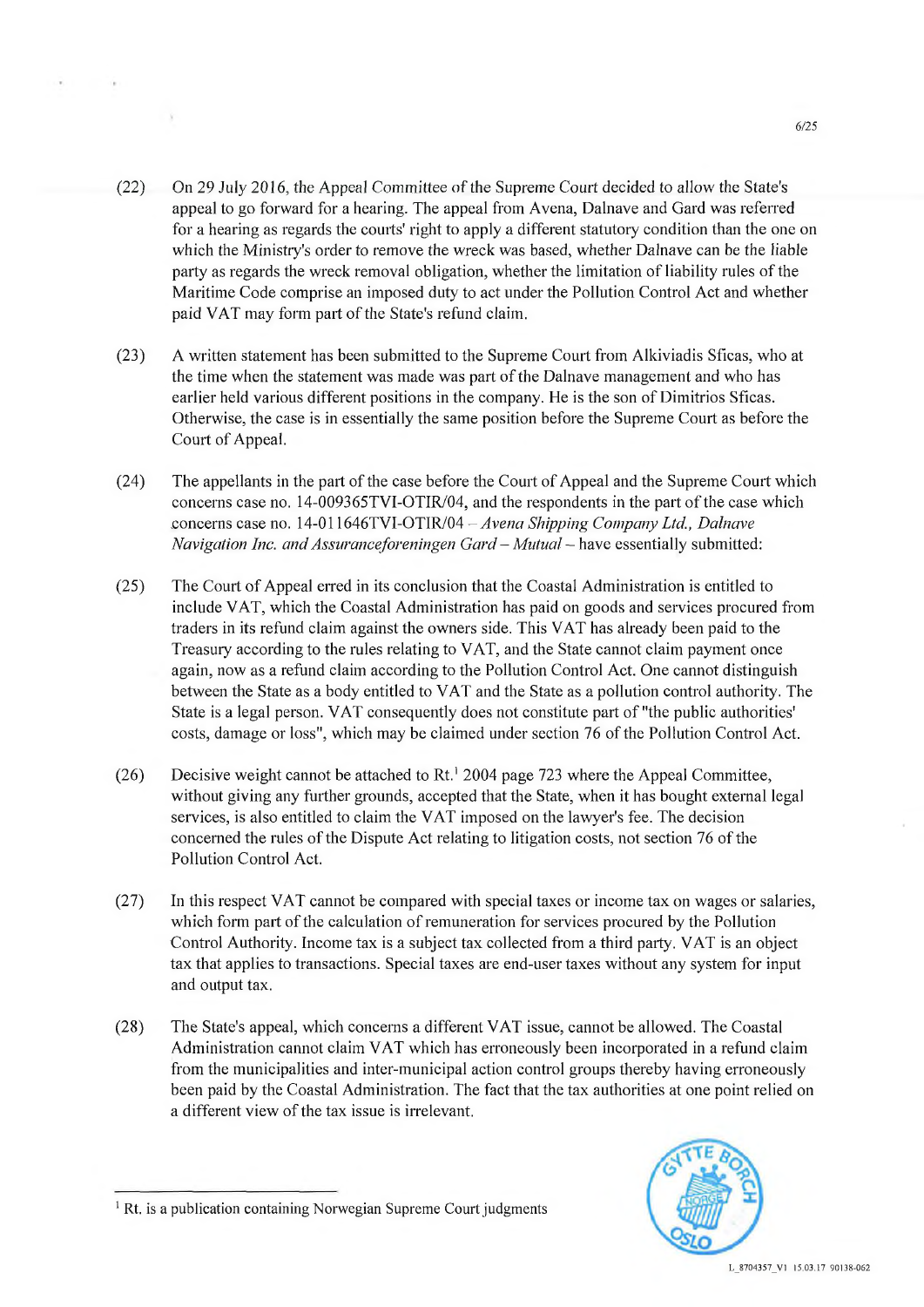- (29) Section 76 first subsection of the Pollution Control Act provides an objective refund obligation to the public authorities and in return it is subject to the condition that it applies only to objectively speaking correct costs. Whether or not the State has acted with due care in the processing of this issue is irrelevant.
- (30) To see the State's refund claim as a claim for damages provided in section 191 of the Maritime Code does not lead to a different result.
- (31) Should the State nevertheless be considered to be entitled to claim reimbursement for the erroneous VAT claims from the municipalities, this must be subject to the condition that the State has acted with due care. This the State has failed to do.
- (32) The Court of Appeal did not have competence to hear the issue whether the wreck-removal order was valid based on the requirement 'may cause damage or nuisance to the environment" in section 28 cf. section 37 of the Pollution Control Act. This is due to the fact that the Ministry failed to take a stand on this issue, relying instead on the alternative requirement "being unsightly... for the environment". A wreck-removal order is something that the Pollution Control Authority "may" impose under section 37 second subsection of the act. Here it is necessary to exercise discretion where the advantages of a removal must be compared to the disadvantages and costs. The assumption that such discretion is unaffected by which statutory requirement it shall be based on cannot be accepted. The courts' review of administrative decisions is limited to a review of legality. They are not entitled to try the administration's exercise of discretion beyond what foliows from the principles of "abuse of authority" and, even less, exercise the discretion themselves.
- (33) It is irrelevant that the State, represented by the responsible Ministry, during the fund proceedings has argued that the decision is valid also based on the requirement "cause damage or nuisance to the environment".
- (34) Under any circurnstances, the courts would in that respect have been required to conduct a far more thorough review of this requirement than what the Court of Appeal has done.
- (35) The Court of Appeal also erred when finding that the wreck-rernoval order could be addressed to Dainave. Pursuant to section 37 second subsection of the Pollution Control Act such an order can only be addressed to the ship's "owner", which is Avena. There is no basis for regarding Dalnave as "owner" in the sense of this provision, even if Dalnave according to the management agreement with Avena exercises such powers as are otherwise regarded as typical owner's powers. The management agreement between Avena and Dainave was an ordinary management agreement and it was stil! Avena that carried the financial risk for the ship's earnings and value in the event of a resale.
- (36) As the case now stands, Dainave furthermore cannot be regarded as "the responsible party" under section 7 of the Pollution Control Act to remove pollution, and aceordingly the aft section of the vessel, as alleged by the State. And, section 7 can in any event not apply if the removal of the wreck is based on it being "unsightly" rather than "causing damage or nuisance" to the environment.



(37) Finally, the limitation rules in the Maritime Code must also, contrary to what the Court of Appeal has found, limit the duty to comply with an order from the Pollution Authority to remove the wreck. This foliows from the wording of the limitation provision in section 172a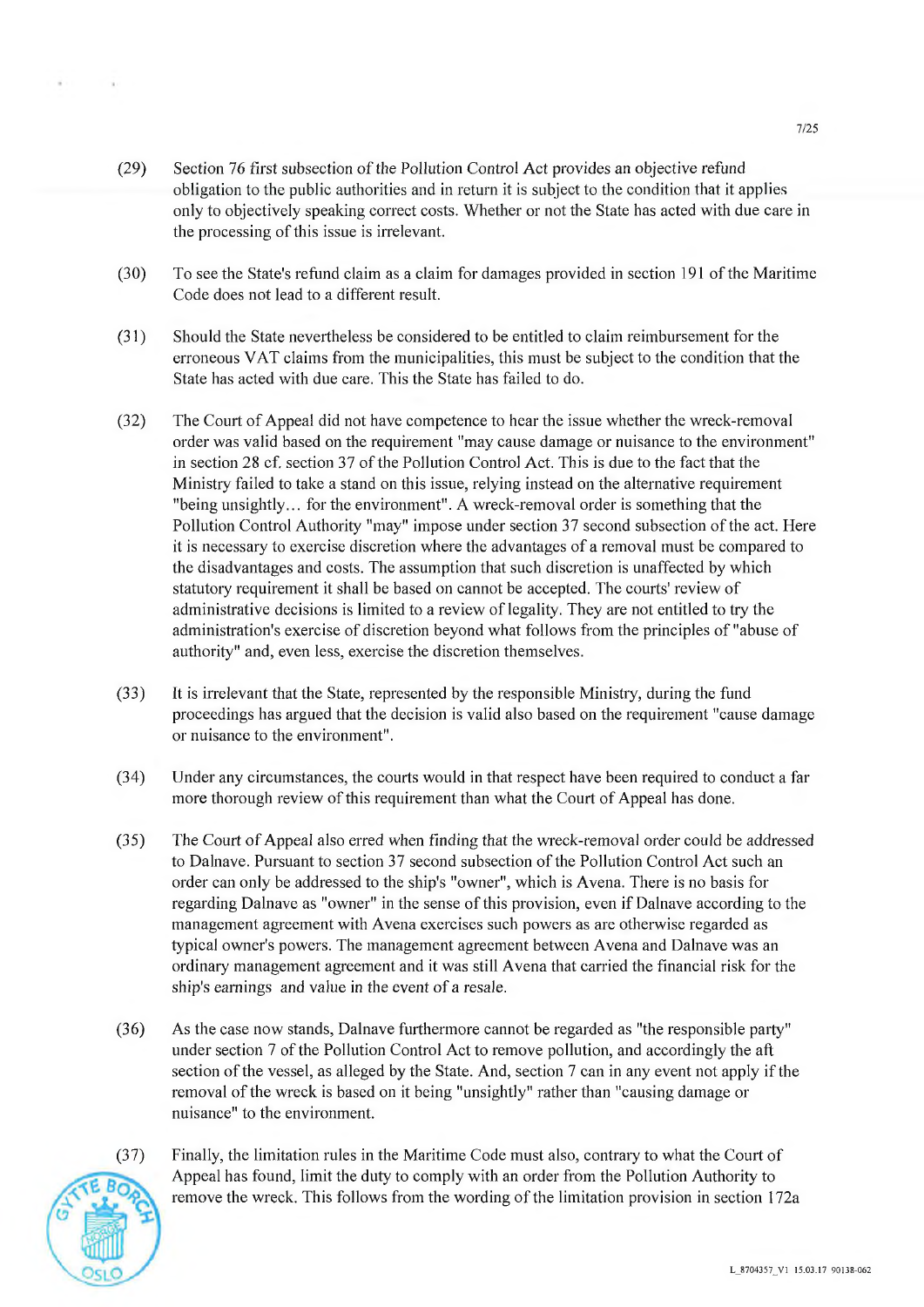of the Maritime Code, which concerns "claims in connection with... removal". Such an undcrstanding also foliows from the wording of earlier provisions on this issie, and from the wording of the international conventions on which these provisions are based.

- (38) If the wreck-removal duty is not subject to the limitation rules, non-compliance would result in the possibility of making a financial gain. The Coastal Administration's refund claim after it has been forced to clean up is clearly comprised by the limitation rule.
- (39) An attempt by the Ministry of the Environment in 2001 to incorporate a provision in the Pollution Control Act to the effect that the wreck-removal duty was unaffeeted by the limitation rules of the Maritime Code encountered strong resistance in the round of consultations. Several pointed out that it was wrong of the Ministry to assume that this was already durrent law. The amendment was not enacted. When the rules of the Maritime Code relating to limitation of liability were later amended, it was admiftedly stated in the preparatory works that the limitation rules did not apply to the wreck-removal duty. But the statements concerned current law before the amendment and were incorrect. These statements accordingly cannot form the basis of the interpretation of the new section 172a as to which requirements are comprised by the limitation right. The wording of what has now become seetion 172a was maintained more or less unchanged as compared to the earlier provision. It cannot be assumed that there was a wish to change the prevailing state of the law.
- *(40) Avena Shipping Company Ltd., Dalnave Navigation Inc. and Assuranceforeningen Gard -Mutual* – have submitted the following statement of claim/defence:
	- **"I The State's appeal**
	- **1. The appeal to be dismissed.**
	- **2. Avena Shipping Co. Ltd., Dainave Navigation Inc. and Assuranceforeningen Gard** - **Mutual** - **to be awarded costs before the Supreme Court.**
	- **II The owners side's appeal**

#### **On behalf of Dainave Navigation Inc.**

- **1.1 The District Court's conclusion point 1.1 to be affirmed.**
- **1.2** In the alternative, the Court of Appeal's judgment to be dismissed.

**1.3 In the further alternative, Dainave Navigation Inc. to be granted the right to limit its liability according to the wreck-removal order laid down in the decision by the Ministry of Trade, Industry and Fisheries on 13 June 2012.** 

#### **On behalf of Avena Shipping Co. Ltd.**

**lo** 

 $\overline{\phantom{a}}$ 

- **2.1** The Court of Appeal's judgment to be dismissed.
- 2.2 **In the alternative, Avena Shipping Co. Ltd. to be granted the right to limit its liability according to the wreck-removal order laid down in the /4. decision by the Ministry of Trade, Industry and Fisheries on 13 June 2012.**

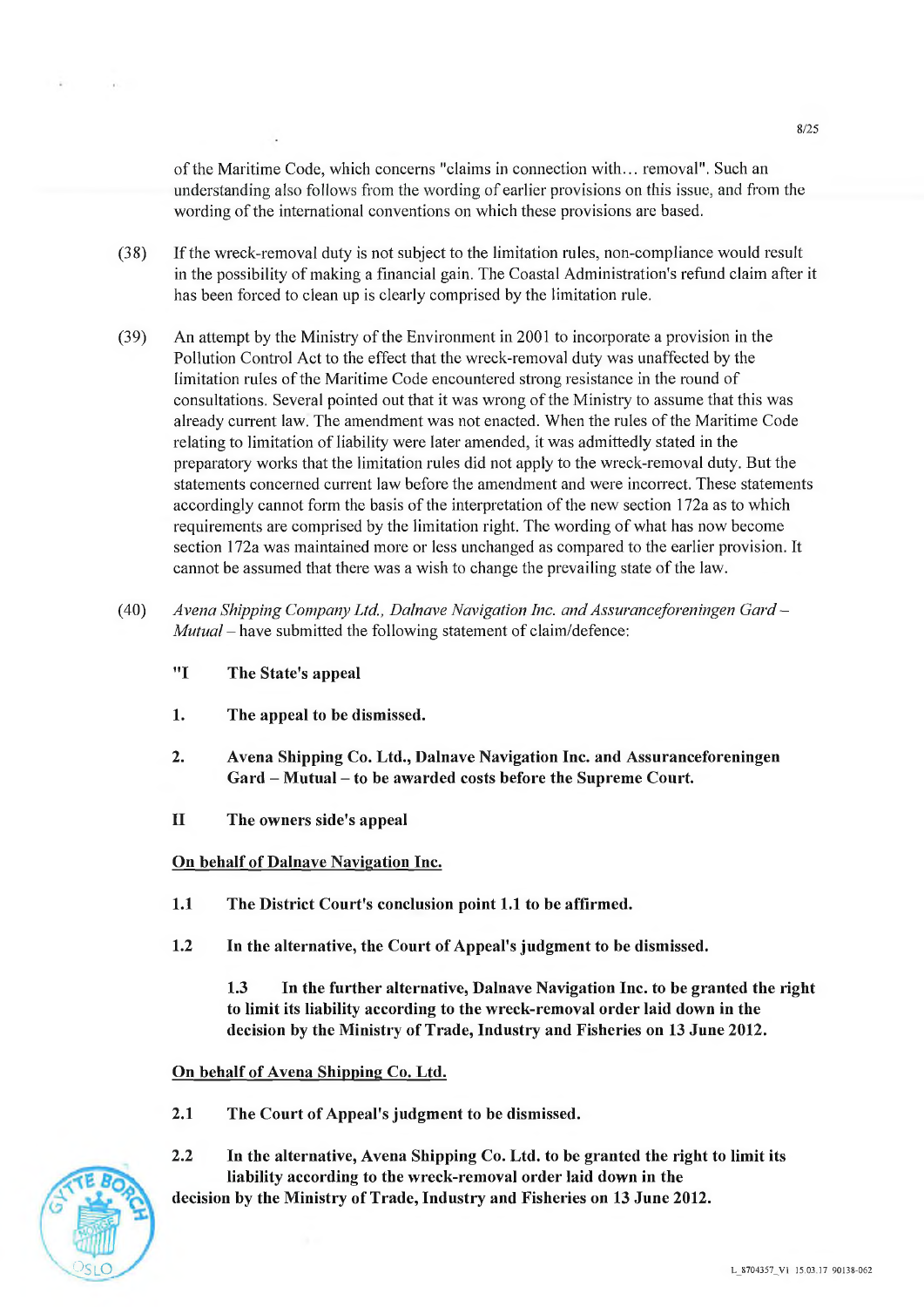## **On behalf of Dalnave Navigation Inc., Avena Shipping Co. Ltd. and Assuranceforeningen Gard** - **Mutual** -

- **3. The decision by the Ministry of Trade, Industry and Fisheries ciated 13 June 2012 to be found invalid as regards the claim for state VAT. The claim not to be approved** in **the limitation fund.**
- **4. Avena Shipping Co. Ltd., Dainave Navigation Inc. and Assuranceforeningen Gard** - **Mutual** - **to be awarded costs before all courts."**
- **(41) The** appellant in case 14-011 646TV1-OTIR!04 aud respondent in the part of the case that *concerns case 14-009365TV1-OTIRI04* - *the State represented by the Ministiy of Transport*  has essentially submifted:
- (42) The court cannot allow the owners side's submission that the State is prevented from clairning a refund of VAT which has been paid by the Coastal Administration to commercial suppliers. It foliows from Rt. 2004 page 723 that it is necessary to distinguish between the State as a party entitled to VAT and the State as a buyer subject to VAT. VAT is charged to all final end-users, also the State itseif. VAT is therefore part of "public authorities' costs, damage or loss" which is claimed under section 76 of the Pollution Control Act.
- (43) However, the Court of Appeal erred in its finding that the State is **not** entitled to a refund of the VAT which some of the municipalities have, partly through inter-municipal action control groups, added to their claims for remuneration from the Coastal Administration. This is VAT which the State, represented by the Coastal Administration, has paid according to invoices from municipalities and action control groups.
- (44) The Supreme Court must decide whether it was correct to charge VAT in these cases. Even if the Supreme Court were to find that this was incorrect, the State is entitled to have the VAT refunded from the owners side. The State is not subrogated to the municipalities' claim. It is the Coastal Administration's operation, and it foliows from section 76 of the Pollution Control Act that the Coastal Administration is entitled to a refund of its costs incurred in such an operation.
- (45) If section 76 of the Pollution Control Act should not give the State a right to a refund of the VAT which formed part of municipal claims, the State's claim for a refund of the VAT has an alternative basis in the compensation rule in section 191, cf. section 208, of the Maritime Code. This is something the Court of Appeal has overlooked.
- (46) The only basis for exempting the VAT which formed part of municipal claims against the State, must be negligence on the part of the State, cf. Rt. 2010 page 291 relating to the State's responsibility for misinterpretation of the law. The Coastal Administration has not acted negligently. To assume that **t** sale subject to VAT had taken place was ajustifiable interpretation of the law, which was also in accordance with the Tax Autborities' own position until 2013.



(47) The Court of Appeal was entitled to assess the validity of the wreck-removal order on the basis of the requirement "damage or nuisance to the environment" in section 28, cf. section 37, of the Pollution Control Act. Even if the Ministry as an appellate authority did not take a stand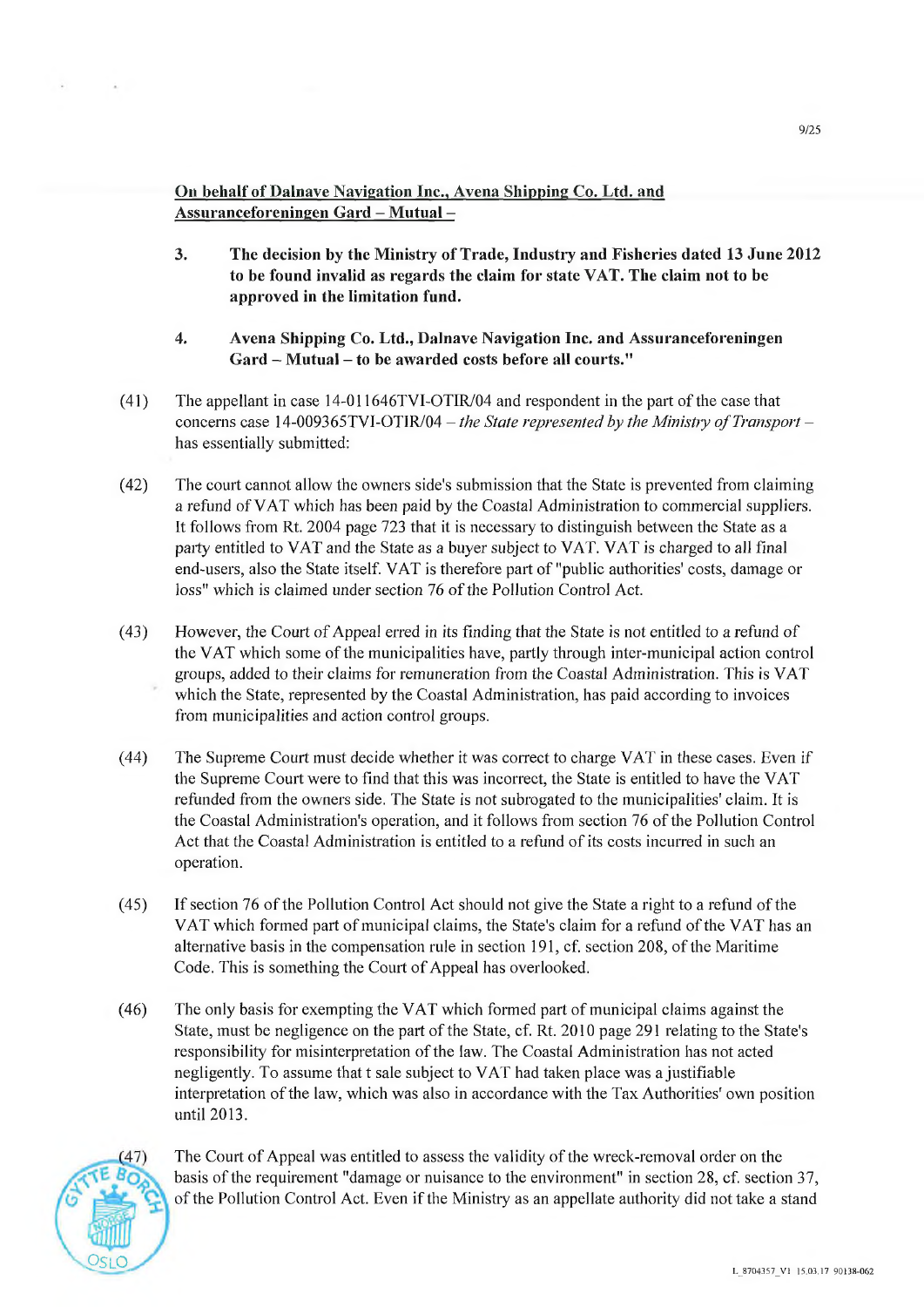on this requirement, the Coastal Administration as first instance authority bad concluded that it had been satisfied. The courts are free when it comes to application of the law. The "may discretion" which must be exercised with regard to whether a wreck-removal ordet shall be issued is not influenced by the condition on which the decision is based.

- (48) Under any circurnstances, any deficiency in this respect must be considered to have been remedied by the responsible ministry during the fund process having argued that the decision is valid also on the basis of the condition "harm or nuisance".
- (49) The Court of Appeal's application of the law is correct also in its conclusion that the wreckremoval ordet could be addressed to Dalnave as the management company for the MV Server. The term "owner" in section 37 second subsection of the Pollution Control Act relating to shipwrecks and certain other particularly large objects must be interpreted in light of the fact that a removal order regarding waste under section 37 first subsection can be issued to anyone who has left waste. Over time there has been a development in the waste coneept so that now, in contrast to when the Pollution Control Act was new, it also comprises shipwrecks. It must also be taken into consideration that in legislation in general flexible owner concepts are frequently used. Under any circumstances, the wreck removal order can be addressed to Dalnave as "the responsible party" for the pollution pursuant to section 7 of the Pollution Control Act.
- (50) As the Court of Appeal has concluded, the duty to comply with the wreck removal order is not limited by the liability limitation rules in the Maritime Code. The amendrnent to the rules in the Maritime Code relating to limitation of liability in the removal of wreck and cargo enacted in 2005 is explicitly based on an assumption on the part of the legislator that an order to the owner to remove the wreck himseiffalis outside the limitation rules. Even ifthis is expressed as an interpretation of already prevailing law, it is a legislator's statement regarding the understanding of the new rules of law and must be relied on as such. Also as an interpretation of former law this statement is furthermore correct. That the limitation rules become applicable if the public authorities carry out the wreck-removal and claim the costs involved from the owner is another matter.
- *(51) The State, represented by the Ministry of Transport, has submitted the following statement of* claim/defence:
	- "I. **The owners side's appeal, Oslo District Court's case no. 14-009365TV1-OTIIRI04:**
	- **1. The appeal to be dismissed.**

 $\int$ 

đ

**OSLO** 

- **2. Avena Shipping Co. Ltd, Dalnave Navigation Inc. and Assuranceforeningen Gard** - **Mutual** - **to pay jointly and severally the costs of the State represented by the Ministry of Transport before the Supreme Court.**
- **II.** The State's appeal, Oslo District Court case no. 14-011646TVI-OTIR/04
- **1. The Coastal Administration's claim for a refund of or compensation for VAT paid to municipalities and action control groups in connection with the Server operation to be approved in the amount of NOK 10,644,928.22 in the limitation fund.**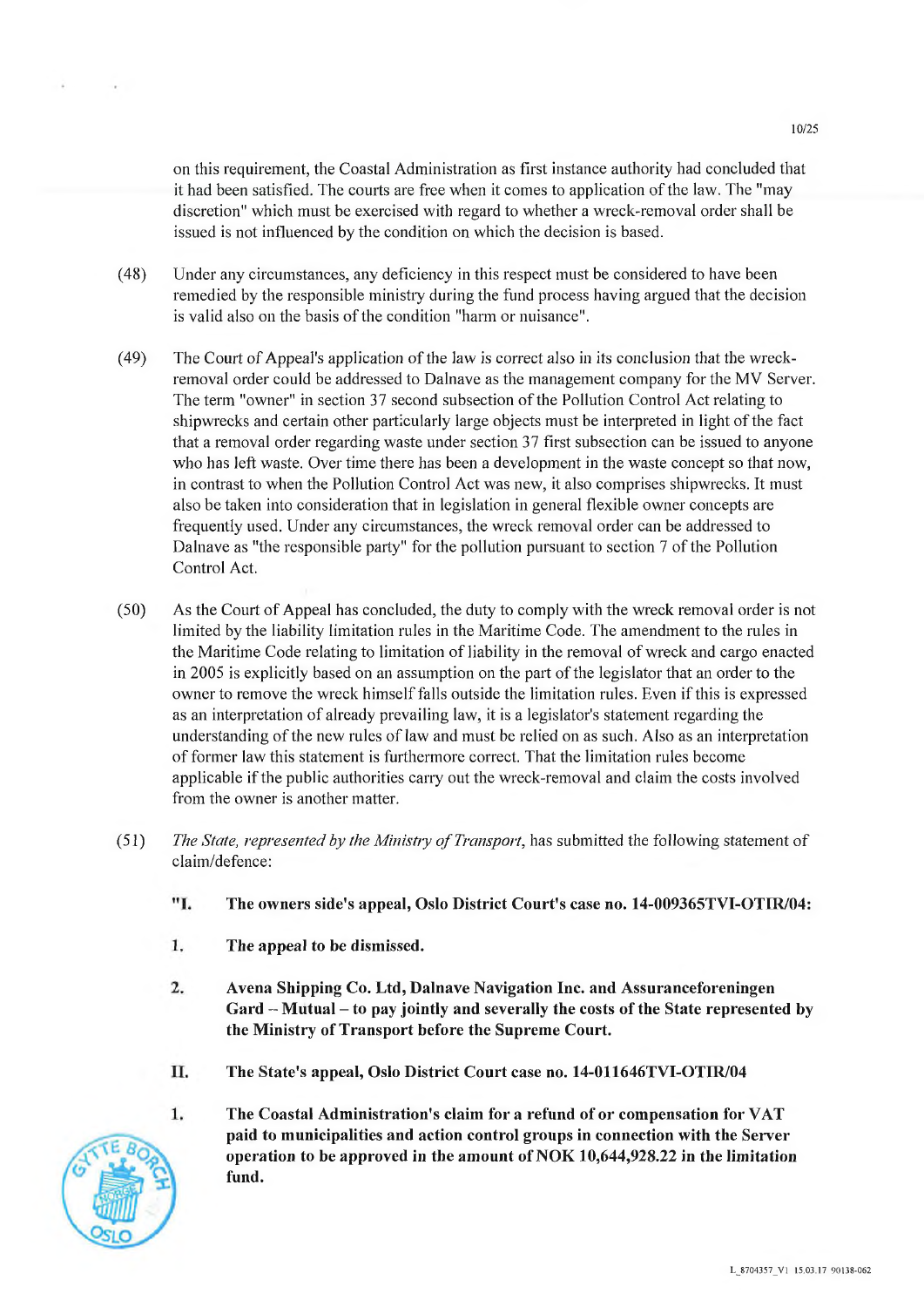- **2. Avena Shipping Co. Ltd, Dainave Navigation Inc. and Assuranceforeningen Gard** - **Mutual** - **to pay jointly and severally the costs of the State represented by the Ministry of Transport before the District Court, the Court of Appeal and the Supreme Court."**
- *(52) My view of the case*
- (53) The case gives rise to several issues arisen in connection with the processing of the financial settlement after the casualty of the MV Server on 12 January 2007. Some of these, which concern the validity of the wreck removal order, are significant also outside the fund proceedings.

#### *(54) The vaiue added fax issues*

- (55) The case gives rise to two VÅT issues. I shall first address what has in the case, for example in point II.3 in the owners side's statement of claim before the Supreme Court, been referred to as "state" VAT, and to which I will refer as "state paid VAT". It is in this context only meant as a simple description of VÅT that has been paid by the Coastal Administration to business enterprises and self-employed persons subject to registration who have supplied goods and services directly to the Coastal Administration. The opposite is "municipal" VAT used as a simplified description of VAT that has formed part of some of the refund claims which municipalities and inter-municipal action control groups have presented to the Coastal Administration. I will be referring to this as "VAT on municipal refund claims". The owners side has appealed against the Court of Appeal's decision on the state paid VÅT, while the State has appealed against the Court of Appeals's judgment as regards the VAT on municipal refund claims.
- *(56) State paid VA*
- (57) It has not been disputed that the Coastal Administration was obliged to pay VÅT on the goods and services which the Coastal Administration bought from business enterprises and seifemployed persons subject to registration. The Coastal Administration is not involved in sales subject to VAT and does not have any right to claim deduction for input VAT. The gross amount paid consequently constituted an accounting cost for the State.
- (58) The VÅT paid by the Coastal Administration has reached the Treasury through the usual system for the collection of VAT. If the VAT forms part of the amount which the owners side has to refund to the Coastal Administration after the pollution operation it is, financially speaking, clear that the State will receive the amount in question in the Treasury once again. The question is whether this is right.
- (59) I would first like to mention that the introduetion of the net recording system in 2015 does not have any bearing on the answer. Up until 2015 VAT was paid by state agencies and charged to these agencies in budgets and accounts. From 2015, VAT is entered in budgets and accounts in a central chapter for VAT. On the other hand, the allocations to state enterprises have been adjusted downwards corresponding to anticipated VÅT costs. It is specified in Prop.1 5 (2014- 2015), page 85, that this is an administrative system within the public administration and not part of the VÅT system. The State thus pays VÅT on the purchase of goods and services to the same extent as before, and VÅT is still recorded as an expense.

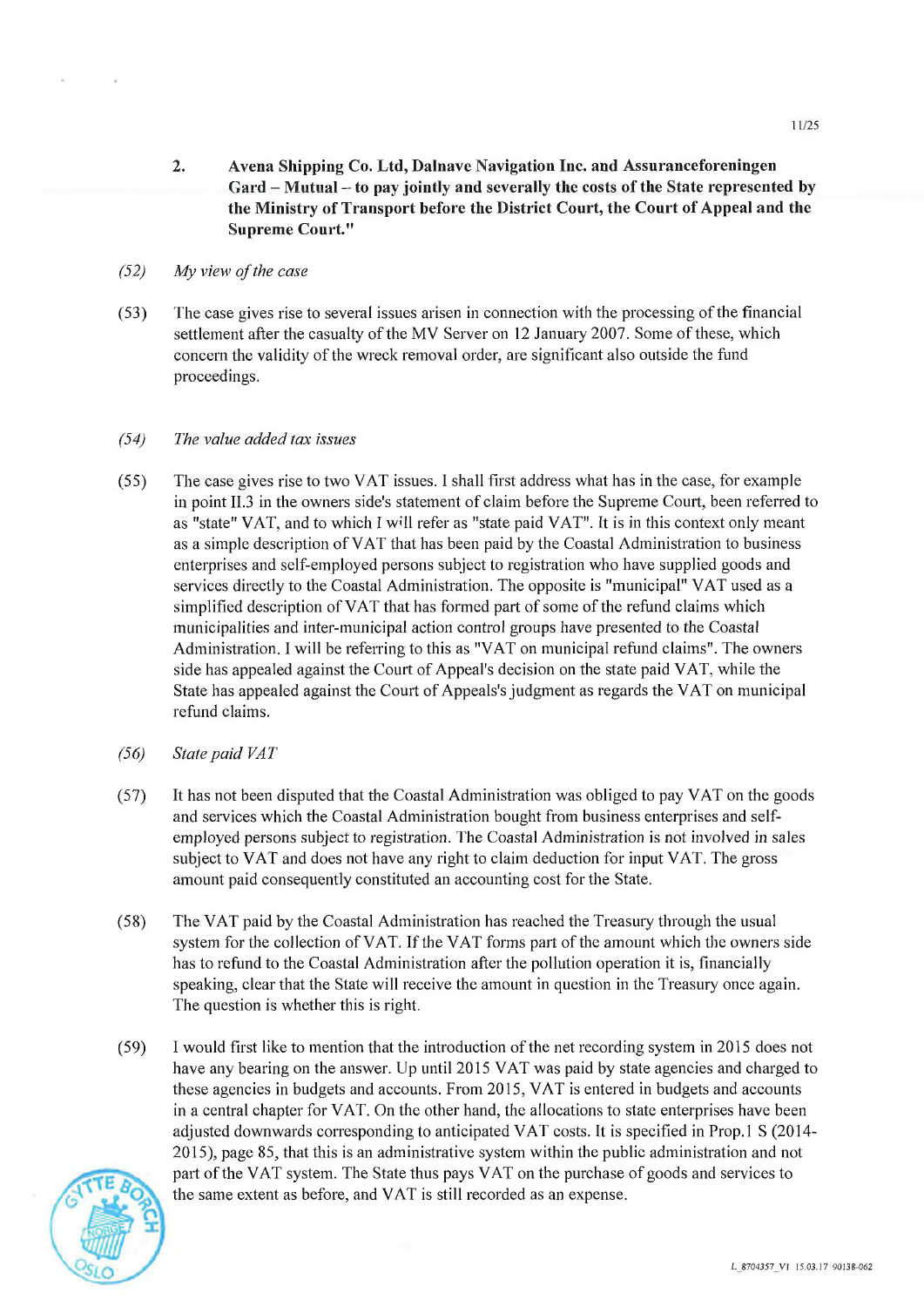- (60) As the owners side has eniphasised, the State is in principle regarded as one legal person. It is furthermore a fundamental principle in the law of damages that one and the same loss shall only be compensated once. This principle must also apply to section 76 of the Pollution Control Act to the effect that the public authorities' "costs, damage or loss" in the implementation of interventions to prevent pollution under section 74 shall be covered by the persons responsible for the pollution.
- (61) In Rt. 2004 page 723 paragraph 23 the Appeal Comrnittee concluded that it is necessary to distinguish between the State as a consumer of services subject to VAT and the State as a VÅT collector. Concretely the case concerned VÅT on a claim for fees from a lawyer in private practice whom the State had retained. The State bad included the VÅT in a claim for costs according to the Dispute Act.
- (62) The arguments that support that the State cannot include VÅT on the Coastal Administration's own purchases during the intervention to prevent pollution - the State as a legal person and the financial effect of including  $VAT$  – are similarly applicable to costs in the form of expenses for external lawyers.
- (63) The decision from 2004 was later applied in case law, even though the introduction of the net recording principle in 2015 allegedly resulted in some uncertainty concerning this issue. However, as I have explained, the net recording principle does not entail a relevant change. I hesitate to change something that has now become an established system.
- (64) The decision is also reasonable. A consistent implementation of the views emphasised in support of claiming deduction for taxes to the Treasury would lead to major praetical problems. It is not only as a creditor for VAT that the State may easily end up with "the same" amount twice in refund or compensation settlements. The same would apply for example to income tax on payroll expenses which form part of claims which the State has had to satisfy and subsequently claimed refunded or compensated. Admittedly, there are many fundamental and practical differences between income tax and VAT and, for that matter, between VAT and other state taxes and it is, technically speaking, considerably easier to make deductions for VÅT than for income tax. But the views about the State as one legal person and double payment also apply to these cases.
- (65) For anyone who has to indemnify or refund the State's expenses, including VÅT, such a system means that the level of expenditure will be the same as if a person bad paid the expenses himseif the first time around, unless he was entitled to claim deduction or refund for input VÅT on the expenditure,
- (66) Accordingly, the State has in my view the right to include VÅT which the Coastal Administration has paid to business enterprises and self-employed persons in its claim under section 76 of the Pollution Control Act, and the owners side's appeal on this point must be dismissed.

## *(67) VAT on municipal refund claims*

(68) The second VÅT issue in the matter concerns VÅT that has formed part of claims from municipalities and inter-municipal action control groups against the Coastal Administration according to section 75 second subsection, cf. section 47 second subsection, of the Pollution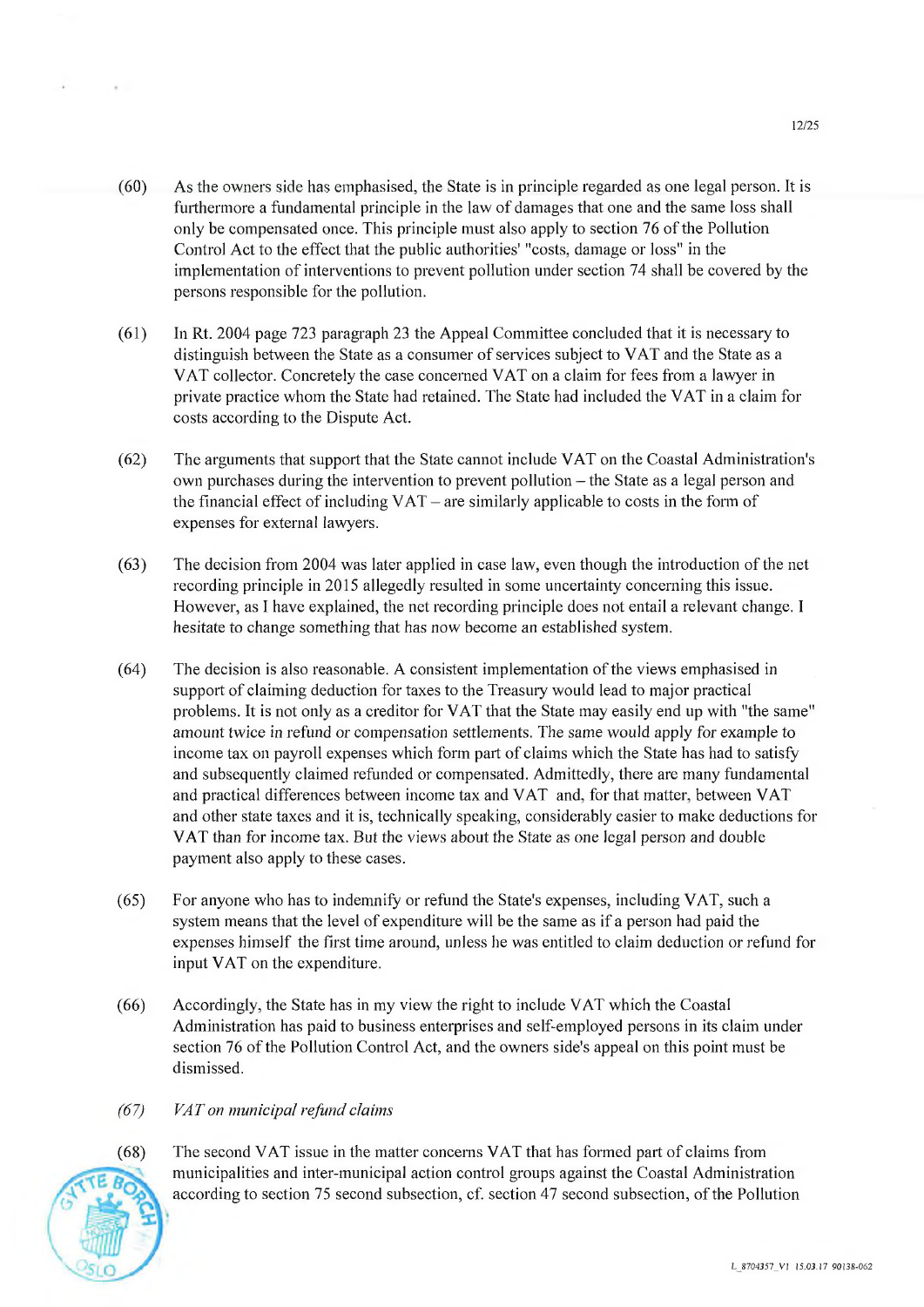Control Act, and which the Coastal Administration has paid without making any reservation. The Court of Appeal concluded that the State could not claim this VAT from the owners side pursuant to section 76 first subsection second sentence of the Pollution Control Act relating to the claiming of costs under section 75. The State's appeal against this point in the Court of Appeal's judgment gives rise to two issues.

- (69) The first issue is whether the municipalities' and the action control groups' efforts during the State organised operation to prevent pollution must be regarded as "sales" in the sense of the VAT Act, section 3-1 of the current VAT Act and section 13 of the former act. If the municipal effort, directly or through inter-municipal action control groups, means "sales", output VAT will be charged to the Coastal Administration, while input VAT shall be deducted. ff this effort shall not be regarded as "sales", the municipalities shall not charge output VAT but they may on the other hand claim their gross expenditure refunded by the Coastal Administration. In principle, this includes input VAT, the purchase of goods and services, but input VAT shall nevertheless be deducted to the extent that it is covered by VAT compensation from the State.
- (70) Here the involved municipalities and inter-municipal action control groups have adopted different positions, and certain municipalities moreover do not appear to have had a consistent position on the issue. Regardiess whether the efforts of the municipalities and the action control groups shall be regarded as "sales" or not, some of the relevant municipalities and inter-municipal action control groups have adopted an incorrect position. However, there is agreement between the owners side and the State that if the effort shall *not* be regarded as sales, the Coastal Administration has refunded an excess amount of NOK 10, 644,928.22 to the municipalities. The second issue on which the Supreme Court must in that case take a position is whether this arnount can nevertheless be included in the State's claim against the owners side.
- (71) The uncertainty in the municipalities may be attributable to the fact that the VAT authorities and the State Pollution Control Authority have from the outset not bad any elear position on this issue. The Tax Directorate has issued a notification dated 24 April 1978 that a municipal effort is not subject to VAT. The reason was that the work must be regarded as carried out for the municipality itseif even if remuneration was paid in the form of a refund from the polluter's insurance company. The situation in the event of a state organised operation was not expressly addressed. The same can be said about an information letter from the State Pollution Control Authority from 1995, while a circular from the Coastal Administration in 2008 about "durrent practice" seems to assume that nor is there any VAT liability ifthe effort is the result of a request or an order from the State or another municipality.
- (72) After the owners side raised the issue, the Coastal Administration presented the issue to Tax Mid-Norway, which on 12 November 2010 stated that the services which municipalities and inter-municipal action control groups provide in return for a refund of expenses relating to assistance and clean-up in connection with state operations shall be regarded as sales subject to VAT. This position was rnaintained by the Tax Directorate in a letter to the Ministry of Finance dated 4 March 2011. The Tax Directorate distinguished between the municipalities' obligation to assist in state operations pursuant to section 47 second paragraph of the Pollution Control Act, which triggers an obligation for the State under section 75 to pay "remuneration", and the municipalities' duty under section 46 second subsection of the Pollution Control Act to take action on their own initiative, which under section 76 first subsection first sentence , triggers a right for the public authorities to claim the expenses "covered" by the person

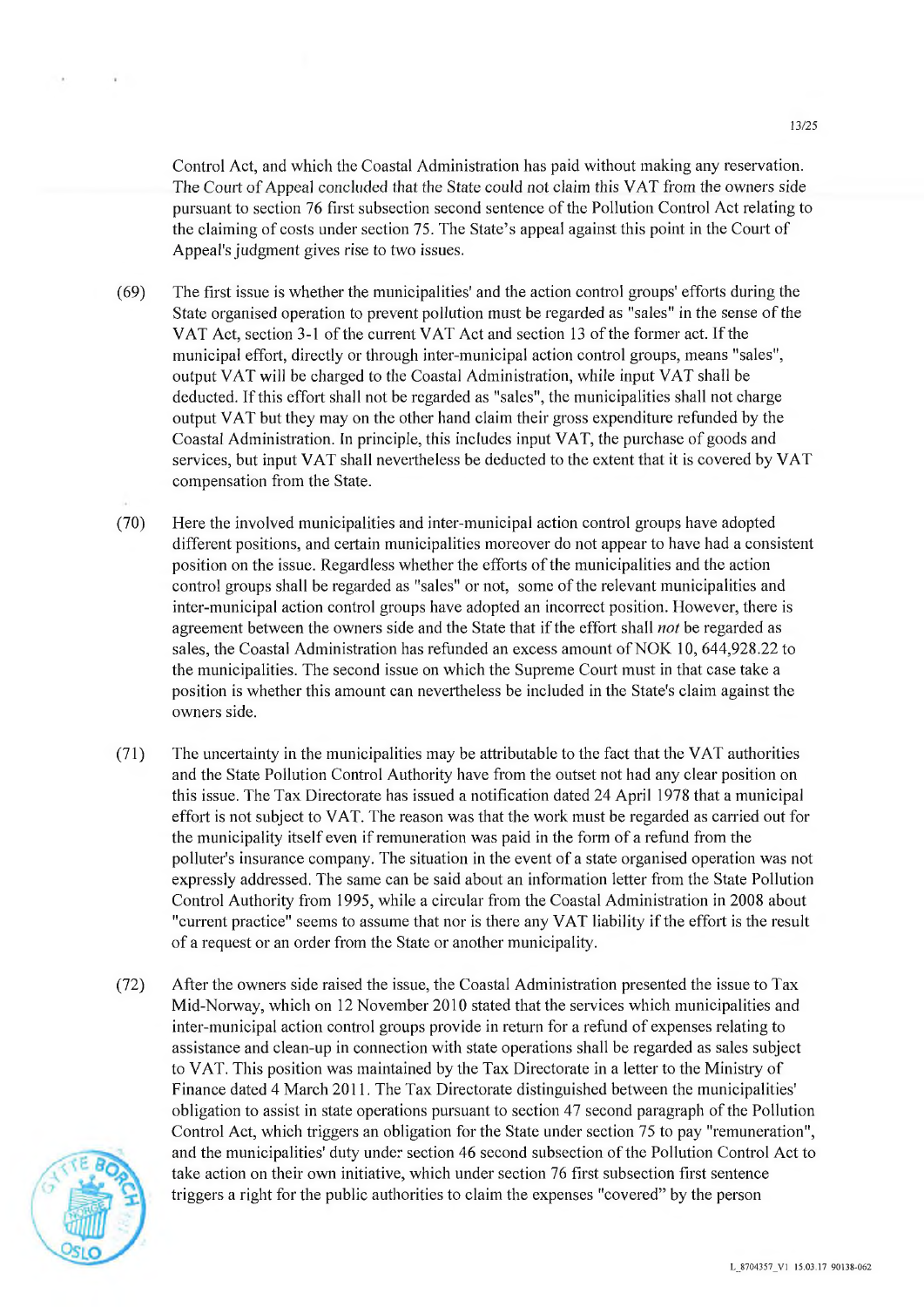responsible for the pollution. The Tax Directorate asserted that the latter only entailed a recourse claim which, in contrast to a claim for 'remuneration', did not entail "sales". The VAT compensation system nevertheless meant that input VAT had to be deducted in those cases. In a letter of 23 June 2011, the Ministry of Finance had "no comments" on the Tax Directorate's view.

- (73) However, after the matter was raised again, the Ministry ofFinance changed its view. In a letter dated 29 May 2012 the Ministry stated that "the sales concept must be restricted so as to exclude cases that would have triggered an independent duty of action for the relevant municipality, possibly represented by an inter-municipal control group, if the State had not taken charge of the operation". In other words: In the event of pollution accidents which trigger a duty of action under the Pollution Control Act for the municipality or the intermunicipal action control group in question, there are no sales and accordingly no VAT liability either, even if the State takes charge of the operation.
- (74) The reasons for this given by the Ministry is that when a municipality is struck by an acute pollution accident or an accident with a potential for polluting the municipality, a series of obligations are triggered for the municipality under the Pollution Control Act. The core of these obligations is that the pollution shall be fought, and the municipality's resources form part of the emergency plans also at national level. Whether the use of resources is controlled by the municipalities themselves or is subjected to a state headed operation will depend on a partly discretionary evaluation. It is conceivable that the State would head parts of an operation in parallel and in co-operation with measures headed by a municipality. A distinction between state aud municipal operations might lead to random consequences.
- (75) The Ministry also points to the fact that the distinction in the Pollution Control Act between "remuneration" and refund is not sharp - under section 75 fourth subsection, municipalities that have incurred substantial costs in dealing with acute pollution in a non-state headed operation will receive "remuneration" from the State. In the preparatory works, the comments in Ot.prp. no. 11(1979-90) on what becarne section *75* of the act, this is referred to as "refund".
- (76) I find the reasons given by the Ministry convincing and agree with the Court of Appeal that it reflects current Iaw also for the period of time before they were given.
- (77) It is not disputed that the MV Server's casualty resulted in a pollution accident which triggered the duty of action for the municipalities affected. Admittedly, municipalities that were not themselves directly affected participated in sorne of the inter-municipal action control groups that took part in the operation. But the system itseif of inter-municipal action control groups must mean that also these municipalities **must** be regarded as having a duty to participate through the relevant inter-municipal action control group.
- (78) Municipalities and inter-municipal action control groups should accordingly not have treated their participation in the operation as sales subject to VAT, and the Coastal Administration has refunded an excess amount of NOK 10,644,928.22 to the municipalities. The next question will be whether the State may nevertheless include this **amount** in its claim against the owners side.



The Court of Appeal has interpreted section 76 first subsection of the Pollution Control Act providing that the public authorities' "costs" may be claimed to mean that it is only *de facto*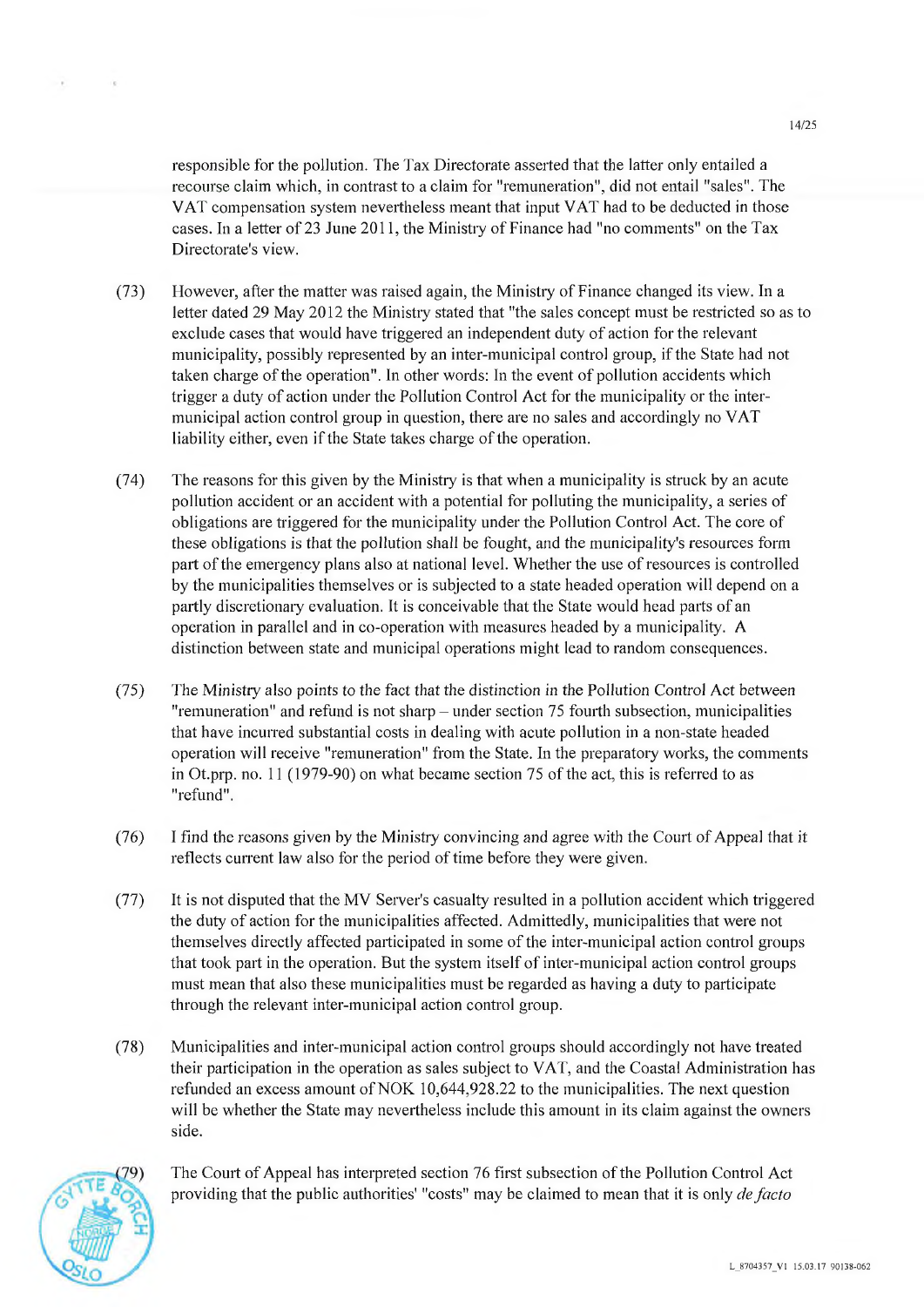and necessary costs that can be claimed. From this the Court of Appeal has concluded that it must be a question of payments founded on a factually and legally correct basis. This shall apply even ifthe Coastal Administration has not been negligent in the processing of the claims.

- (80) I agree with the Court of Appeal. The refund obligation under section 76 is through section 74 linked to section 7 concerning the polluter's own responsibility for initiating measures, which must be regarded as restricted to reasonable and necessary measures, cf. NOU 1977:11 page 19, and Bugge, The Pollution Responsibility – The financial responsibility for preventing, repairing and indemnifying damages in case of pollution, page 364. As emphasised in NOU 1977:11 as well as by Bugge, there may be professional doubt as to what measures are reasonable and necessary to initiate following a pollution. In a pressured and confused situation measures may be initiated which later prove to have gone too far without this having any impact on the extent of the refund duty as long as the pollution authority has acted with due care. This is nevertheless a situation of an entirely different nature than an erroneous application of the VAT legislation in the subsequent financial settlement. Here there is no reason to let the public authority's right to a refund include incorrect VAT claims.
- (81) The State has submitted that the refund claim against the owners side also has a legal basis in section 191 of the Maritime Code relating to strict liability for pollution damage. However, I am of the opinion that the solution must be the same aud refer to NOU 1977:11 pages 12 and 19: Also if general principles in the law of damages are applied, liability must be limited to reasonable and necessary  $-$  sensible  $-$  costs. This was an, objectively speaking, unnecessary cost for the State, and the point of departure must therefore be that it cannot be claimed.
- (82) The State has referred to Rt. 2010 page 291, where the Supreme Court found that the public authorities are not strictly liable for damages for unauthorised exercise of authority based on a misinterpretation of the authorising statute. But there is a difference between the question when the public authorities shall be liable for a loss caused to private persons in such a connection and the question whether the public authorities in their capacity as the injured party shall bear the risk of an unnecessary cost which the public authorities have incurred themselves due to a misinterpretation of the law.
- (83) In this light the State's appeal must be dismissed.
- *(84) Can the* courts by the *validity* of the *wreck* reinoval order *on* the *basis* ofanother condition *in the iaw than the one on which the decision is based?*
- (85) The order to remove the aft section of the ship from the location of the casualty is abased on section 37 second subsection of the Pollution Control Act, where it states that an order "may" be given to remove wrecks abandoned in violation of section 28. It is prohibited to abandon for example shipwrecks that may "appear unsightly or cause damage or nuisance to the environment".
- (86) In the Coastal Administration's letter of 27 May 2011 the reasons given for the order to remove the aft section of the ship from the location of the casualty were that the wreck might cause damage or nuisance to the environment. 111 the reasons the Coastal Administration stated that a shipwreck which is located in a nature reserve may in practical terms always cause **41T** nuisance to the environment. It had therefore not been found necessary to initiate any major

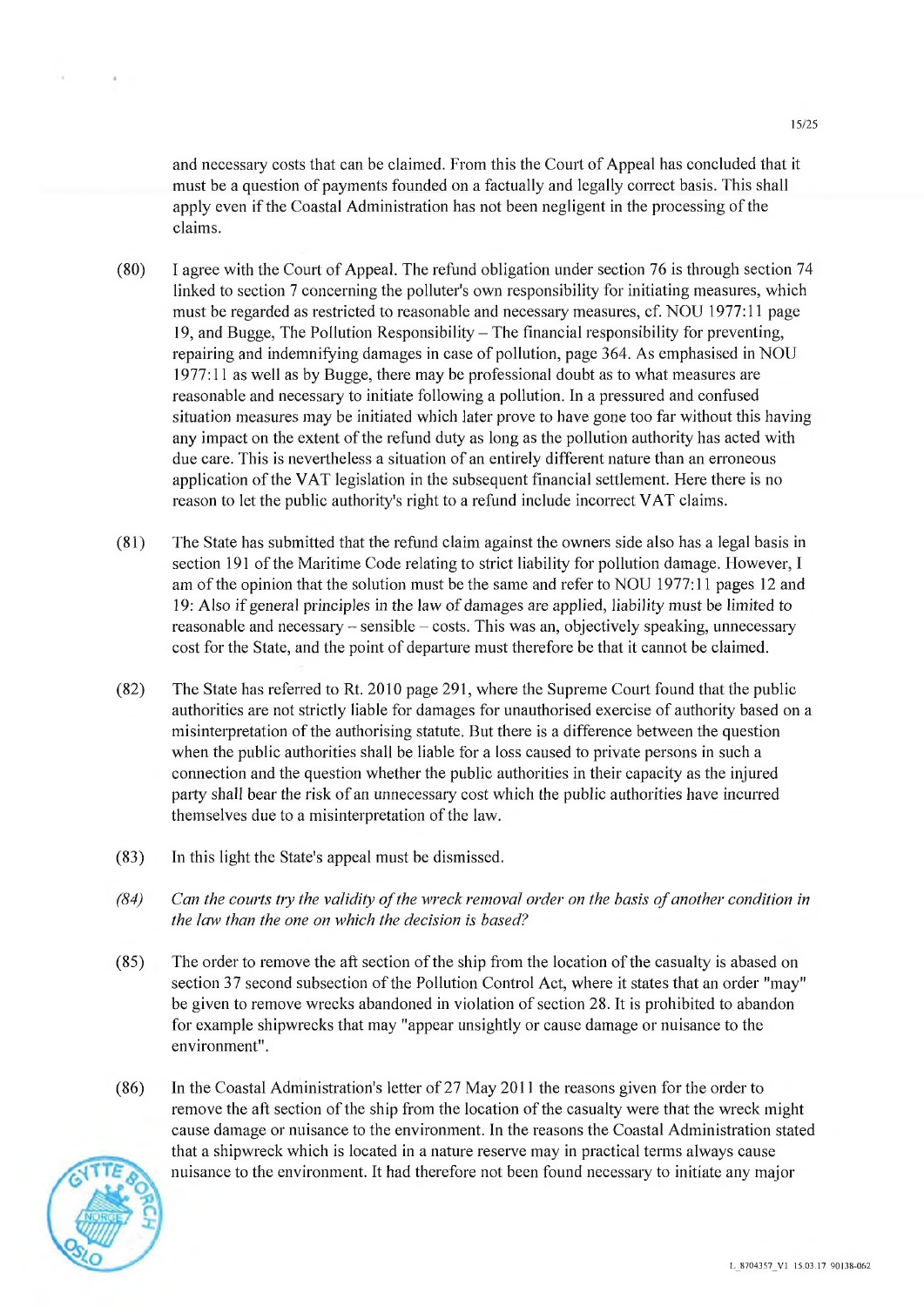environmental investigation; the experience which the Coastal Administration had with other shipwrecks provided sufficient grounds for the decision.

- (87) The owners side appealed to the Ministry of Trade, Industiy and Fisheries. In the owners side's view, the failure to conduct any investigations constituted a procedural error. The owners side also alleged that the situation at the location of the casualty indicated that there was no risk of any damage or nuisance to the environment so that the Coastal Administration's decision in this respect was also based on a misapplication of the law.
- (88) In its subrnission of the appeal to the Ministry, the Coastal Administration pointed out that a shipwreck which is left in a nature reserve will also be unsightly even if it is not visible above the water. The Ministry referred to this staternent and maintained the order to remove the aft section of the ship on the basis of the foliowing application of the law:

**"The Ministry thus finds that the aft section of the Server is a shipwreck which is cleariy unsightly for the environment and that the conditions for issuing an order pursuant to section 37, cf. section 28, of the Pollution Control Act were accordingly satisfied. In this light the Ministry sees no need to consider whether the aft section may cause damage or nuisance to the environment."** 

- (89) The Ministry thus explicitly omitted to take a position on the question whether the aft section constituted damage or nuisance to the environment.
- (90) During the fund proceedings the State has argued that also the condition regarding damage or nuisance to the environment is satisfied. Both the owners side and the State have invested considerable resources in clarifying the environmental situation at the location of the casualty. The parties still disagree whether this condition is satisfied.
- (91) In its judgment the District Court found that the condition "unsightly ... for the environment" was not satisfied, but that the District Court was also competent to decide whether the decision was valid based on the condition regarding damage or nuisance. The District Court found that this condition was satisfied, and did not review the issues of the reasonableness or proportionality of a removal order on this basis, beyond what foliows from what is known as the abuse-of-authority doctrine. The District Court concluded that the Ministry's decision was valid.
- (92) The Court of Appeal reached the same conclusion as the District Court regarding its competence to try the validity based on the condition related to damage or nuisance to the environment. Also the Court of Appeal found that the condition was satisfied, that proportionality could not be tried beyond the parameters for "abuse-of-authority", and that the decision was valid. The Court of Appeal did not take a position on the question whether the condition "unsightly... for the environment" was also satisfied.
- (93) In the referral decision from the Appeal Comrnittee of the Supreme Court the owners side's appeal on this point was only referred for hearing as regards the issue whether the court is competent to evaluate the validity of the decision on the basis of a different condition under the law than the one on which the appellate court has relied. If the Supreme Court should conclude that the court does not have such competence, the Court of Appeal's judgment will in

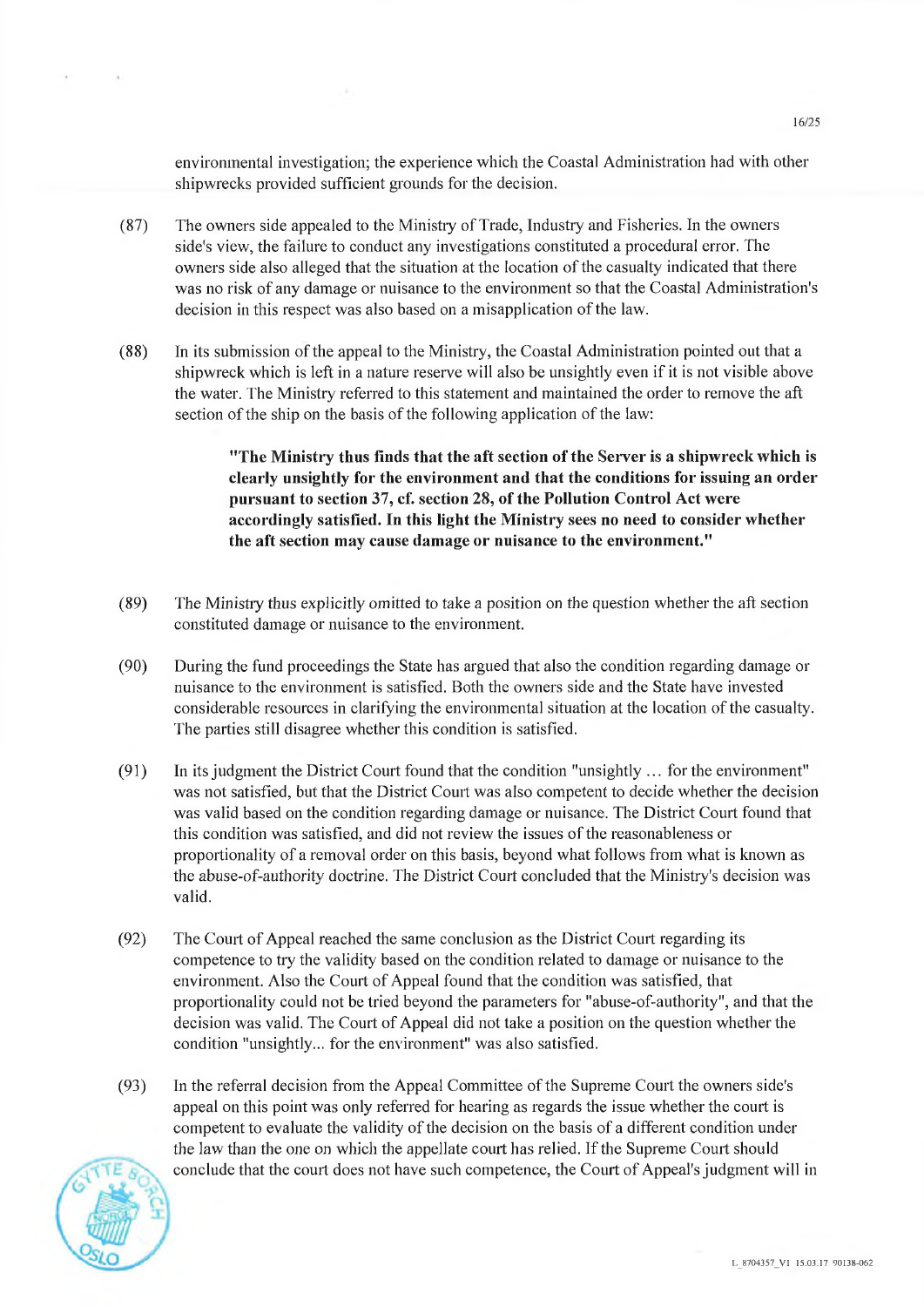that respect have to be overturned so that the Court of Appeal can decide on the validity based on the condition on which the Ministry relied.

- (94) Under section 37 of the Pollution Control Act it does not follow automatically that a removal order shall be issued If one of the conditions in section 28 is satisfied. This is sometbing that the Pollution Authority 'may' do. The exercise of discretion based on such "may-rules" is sornething that the courts as a main rule do not review beyond the principles for so-called abuse-of-authority.
- (95) The State has submitted that the result of the exercise of discretion must be the same regardiess of whether the decision is based on the wreck being "unsightly" or whether it "causes damage or nuisance". The public administration shall, in any event, weigh all pros and cons and there are no indications that the Ministry excluded certain considerations because it based the decision on another of the statutory conditions than what the Coastal Administration did, it is alleged.
- (96) I do not agree that the courts can automatically rely on such an assumption. There may be a certain difference both in terms of what considerations are relevant and  $-$  at any rate  $-$  in terms of how the pros and cons shall be weighed depending on whether the exercise of discretion is based on one or the other of the statutory conditions.
- (97) In my view, the main rule must therefore be that when an administrative decision has to be made on a discretionary basis which the courts do not review, the courts' hearing on the validity of the decision must be based on the same statutory condition as the public administration has applied. Otherwise, the courts may end up maintaining a decision which the public administration would not have made. In this connection I refer to Rt. 1964 page 93, which must be considered to be based on this view, see Eckhoff and Smith, *"Forvaltningsrett"*  (Administrative Law),  $10^{th}$  edition, page 462.
- (98) There are examples in case law that administrative decisions have been reviewed and found valid on the basis of other conditions in the authorising statute than what the public administration has applied. This is for example the case in Rt. 1979 page 246. However, in that event, the case must be in such a position that the courts do not thereby put themselves in the place of the public administration as regards the exercise of discretion presupposed by the Iaw.
- (99) When the Ministry in the decision explicitly states that it does not take a position on the condition "damage or nuisance", it must in my view be clear that the courts cannot base the review of the validity of the decision on this condition. In this case, the appellate court had not even taken a stand on the extent to which the wreck would lead to damage or nuisance.
- (100) The State has further pointed out that the State, represented by the Ministry, has during the fund proceedings argued in favour of the removal order being valid also on the basis that the aft section may cause damage or nuisance to the environment. This shows that the Ministry wants the aft section removed also on this basis, it is submitted. However, I fail to see that a position which the State adopts in a dispute can replace the exercise of discretion which is required in the administrative hearing of the case. During the dispute other considerations come into play and may have an influence on the positions adopted. This will also apply during the fund proceedings.

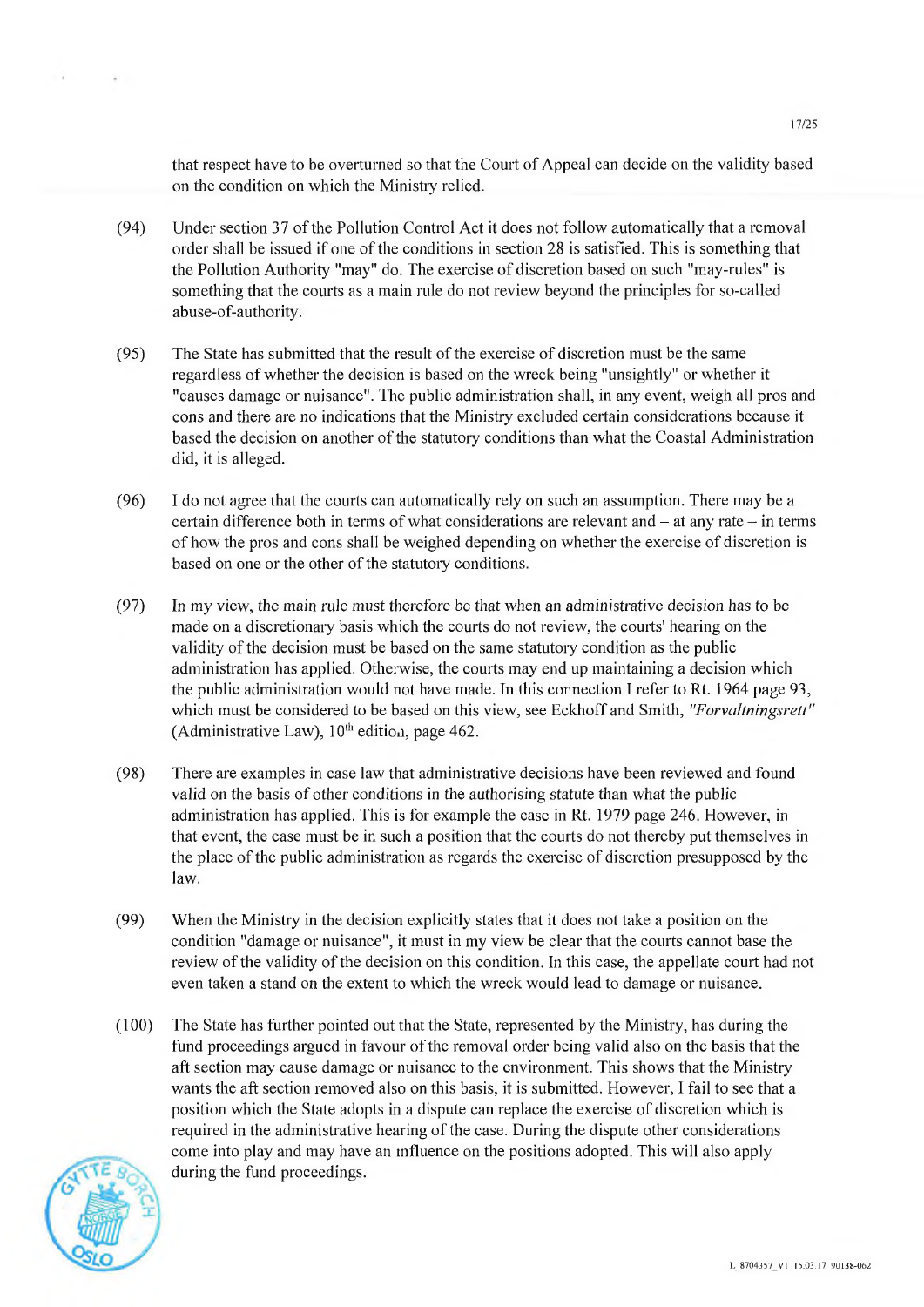- $(101)$  As I see it, the owners side's appeal must thus be upheld on this point.
- *(102) Can a wreck-reinoval order be addressed to the ship s inanageinent company?*
- (103) In contrast to the District Court, the Court of Appeal concluded that the wreck-removal order was in fact addressed to Dainave, the management company of the MV Server, not just to Avena, which is the ship's registered owner. The Court of Appeal further concluded that the wreck-removal order could be addressed to Dalnave. The Supreme Court is only required to take a position on the latter.
- (104) Seetion 37 of the Pollution Control Act constitutes the legal basis for the order. First and second subsections read as foliows:

**"The municipality may ordet any person that has discarded, emptied or stored**  *waste* **in contravention of section 28 to remove it, clear it up within a specified time limit, or pay reasonable costs incurred by others in removing or clearing up the waste. Such an order may also be issued to any person that has contravened the first or third subsection of section** 35 **if this has resulted in the spread of waste.** 

**The Pollution Control Authority may also issue an order to any person that was the owner of a motor vehicie, ship, aircraft or other similar large object when it was discarded in contravention of section 28, or to any person that is the owner when the order is issued, to clear up and remove the same object."** 

- $(105)$  While the first subsection concerns waste in general, the removal of "ship, aircraft or other similar large object" is regulated by the second subsection. In Ot.prp. no. 11(1979-80) page 149, the reason given for the special rute is that these are such large objects that it is not natural to refer to them as "waste".
- (106) Section 28 first subsection provides that no person may empty, discard, store or transport waste in such a way that it is unsightly or may cause damage or nuisance to the environment. Until an amendment in 2016, the first subsection contained a second sentence to the effect that the provision in the first sentence "also [applies to] shipwrecks, aircraft wrecks and other similar large objects". The reason was also here that these objects were too large to be regarded as "waste".
- (107) In other words, the legislative history shows that the reason why it is provided in section 37 second subsection that the Pollution Control Authority may "also" issue an order to the owner to remove a ship was that the first subsection was not considered to provide a legal basis for the removal of such large objects. The intention was thus not primarily to identify the duty subject in a different manner than under the first subsection or to place competence with other agencies.
- (108) In 2016, section 28 first subsection second sentence was rescinded on the grounds that the concept of waste had developed in such a way as to now naturatly cornprise shipwrecks and similar large objects, cf. Pro. 89 L (2015-2016) page 14. It was also pointed out that this was in accordance with the waste concept in EU/EEA law. However, section 37 second subsection was retained unchanged because the provision "has independent significance". The independence significance referred to must then in the first place be that the duty subject is

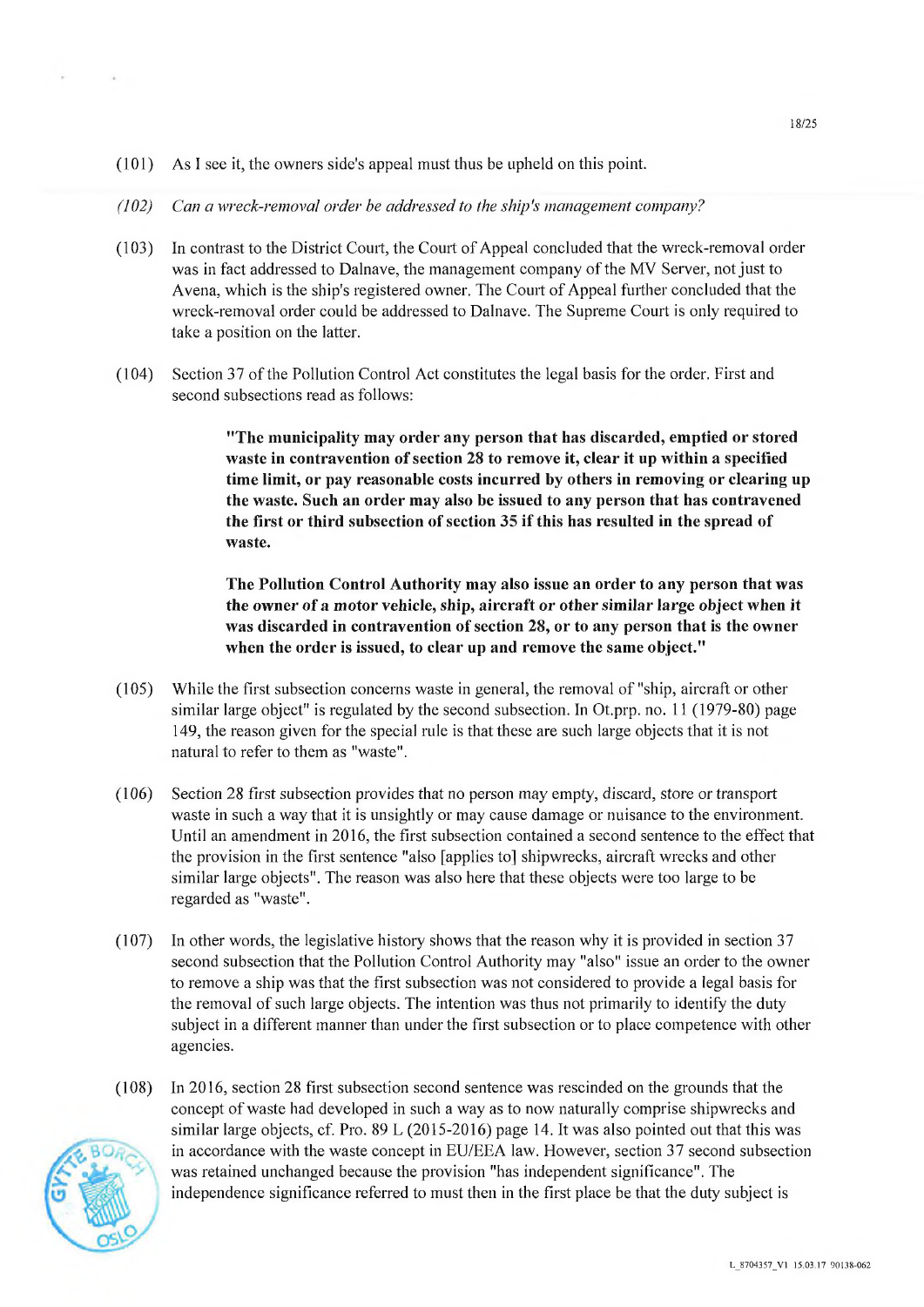identified differently in section 37 first and second subsections – any person that has discarded, emptied or stored waste in the first subsection  $-$  in contrast to the owner when the object was discarded or when the order is issued in the second subsection. Secondly, cornpetence under the first subsection is placed with the municipality, while under the second subsection it is placed with "the Pollution Control Authority". For shipwrecks the competence is delegated to the Coastal Administration.

- (109) The amendrnent to the law in 2016 shows that today it would not have been considered necessary to have a separate provision relating to ships in section 37 only out of consideration for the waste concept. But whether the removal order could be addressed to Dainave must be decided on the basis of the act as it read when the Ministry made its decision in 2012. Even if there may already at that time have been an evolution of opinions on the waste concept, the act was at that time still based on the principle that shipwrecks feil outside the concept.
- (110) I fail to see that the relevant EU/EEA rules regulate the persons who can be ordered to remove waste in the form of shipwrecks.
- (111) Accordingly, it becomes decisive for the question whether the wreck removal order could be addressed to Dainave that the company falls within the owner concept in section 37 second subsection.
- (112) The choice of the owner as duty subject in section 37 second subsection rather than "any person that has discarded, emptied or stored waste" in the first subsection is not commented on in any detail in the preparatory works. The fact that the provision does not use the term "registered owner" must in my view be interpreted to mean that it is not limited to "registered" owner ifthe real owner is someone else. In this connection, I refer to the fact that section 35 of the Harbour Act has a more or less paraliel rule relating to the Harbour Authorities' right to demand the removal of shipwrecks, where the duty subject is stated as the "registered owner or owner".
- (113) The agreement between Avena and Dalnave is calied a "management agreement". The name cannot be decisive in itself. It is necessary to look at the content of the agreement entered into and the general circumstances,
- (114) The Court of Appeal has taken as its point of departure that "Dainave was not the owner of the ship", and that "what is described as the relationship between Avena and Dalnave is  $[not]$ ... sufficient for the general corporate relationships to be set aside with the effect that Dalnave can be regarded as the owner of the MV Server in every context". The reason why the Court of Appeal has nevertbeless concluded that also Dalnave must be regarded as "owner", as this concept must be understood in section 37 second subsection of the Poliution Control Act, is that Dainave "was and is... in a position to exercise a number of the powers which an owner normally holds".
- (115) Here I cannot folbow the Court of Appeal. It is typica1 in shipping that some of the powers which an owner normally holds are sourced out to different companies. This was also the case when the Pollution Control Act was adopted. If the intention had been that also such companies were to be regarded as "owner" in the sense of this provision, it would have been natural to specify this in the act. This is especially the case because the responsible party in (115) Here I cannot follow the Court of Appeal. It is typical in shipping that some of the powers<br>which an owner normally holds are sourced out to different companies. This was also the case<br>when the Pollution Control Act

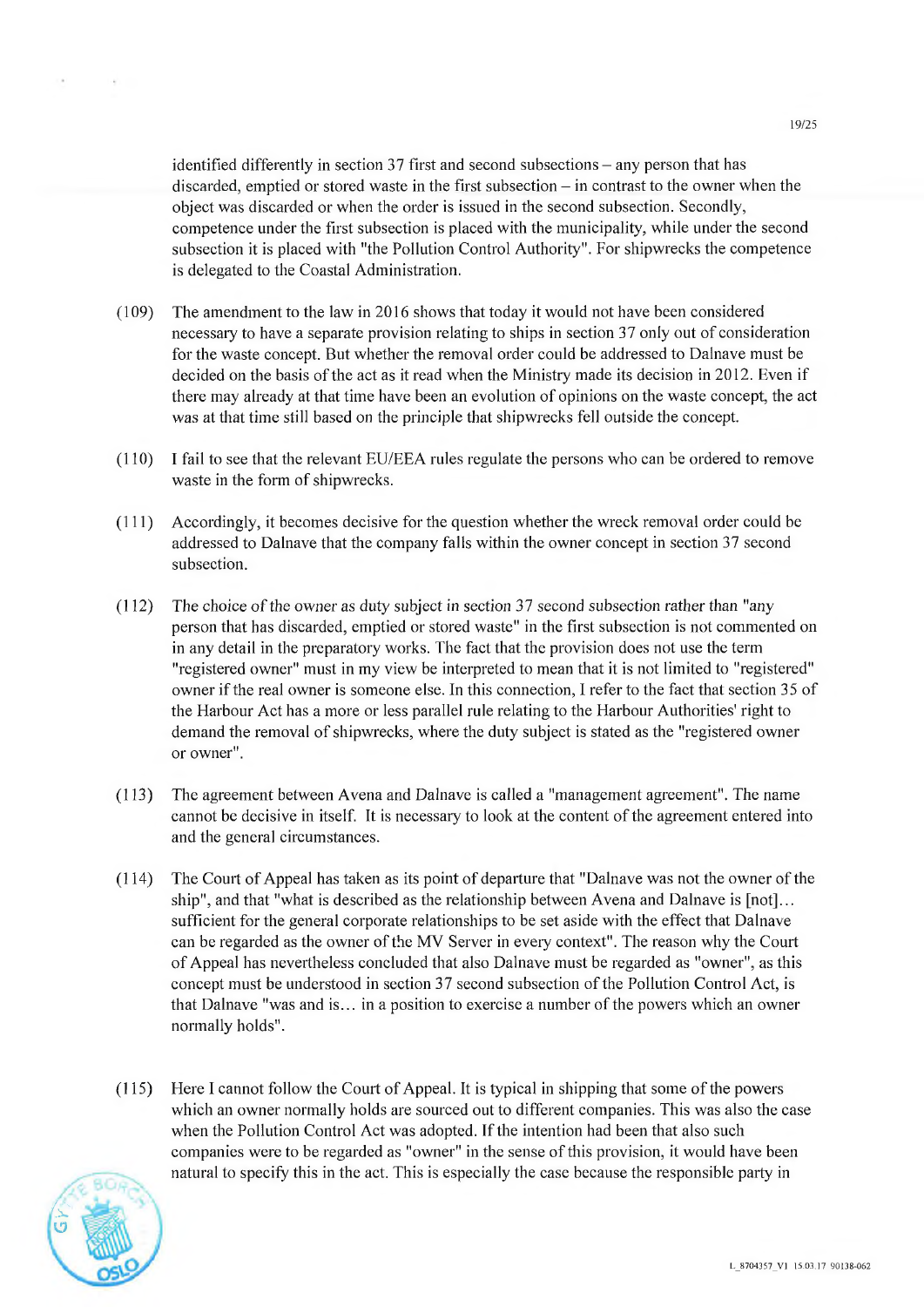section 37 first subsection is stated to be "any person that has discarded, emptied or stored waste" and can accordingly and elearly comprise such operating companies.

- (116) In this case a very comprehensive management agreement was entered into, but it has not been submitted, nor can I see, that the agreement in itself goes beyond what may reasonably follow from a management agreement.
- (117) It transpires from the Court of Appeal's judgment and from the statement from Alkiviadis Sficas which the owners side has submitted to the Supreme Court that the relationship between Dainave and Avena was characterised by a lack of formalities to an extent that is likely to surprise. To some degree depending on how you interpret the statement, it may, in combination with the management agreement, open the door to regarding Dalnave as the real owner. But I fail to see that this submission has in actual fact been made by the State, and the Court of Appeal has restricted itself to ascertaining that Dalnave must be regarded as owner by virtue of the transfer of owner's powers in the management agreernent. In view of my opinion as to how the owner concept in section 37 second subsection of the Pollution Control Act must be understood, the conclusion is that the wreck removal order cannot be addressed to Dainave on the basis of this provision, and that the owners side's appeal on this point is allowed.
- (118) In the alternative, the State has subrnitted that the management company may, regardiess, be ordered to rernove the wreck under section 7 fourth subsection, cf. second subsection, of the Pollution Control Act, which provides that "the Pollution Authority may order the person responsible" to mitigate any "damage or nuisance" resulting from the pollution, and that the Coastal Administration's rernoval order was also mandated by this provision. However, the Ministry as the appellate body based its decision only on section 37 second subsection, cf. section 28 of the Pollution Control Act. As mentioned earlier, the Ministry based its decision on the shipwreck being unsightly and failed explicitly to take a position on the issue whether damage or nuisance has been caused. The condition "unsightly" is not found in section 7 second subsection, and section 7 fourth subsection leaves it to the authorites' free discretion to decide whether or not an order shall be issued. I refer to what I have said about the courts' right to rely on a statutory authority on which the decision up for review is not based. The conclusion must be the same as in respect of section 37 second subparagraph, cf. section 28 of the Pollution Control Act: The courts' review of the wreck-removal order cannot be based on the condition "damage or nuisance" in section 7 of the Pollution Control Act.
- *(119)* The relationship between the wreck-removal order and the limitation of liability rules in the *Maritime Gode*
- (120) As mentioned initially, a limitation fund was established after the MV Server's casualty pursuant to the rules in chapter 12 of the Maritime Code. The parties disagree whether the financial parameters for the fund limit the owner's duty to take action that follows from the wreck-removal order pursuant to the Pollution Control Act, or whether the limitation only applies to financial claims.
- (121) The answer depends on an interpretation of section 172a of the Maritime Code related to the limitation of claims in connection with clean-up measures following marine accidents etc. It is stated here that ifthe ship's tonnage exceeds three hundred tons, the right to limitation of liability under section  $175a$  – which stipulates the liability limits – "regardless of the basis of

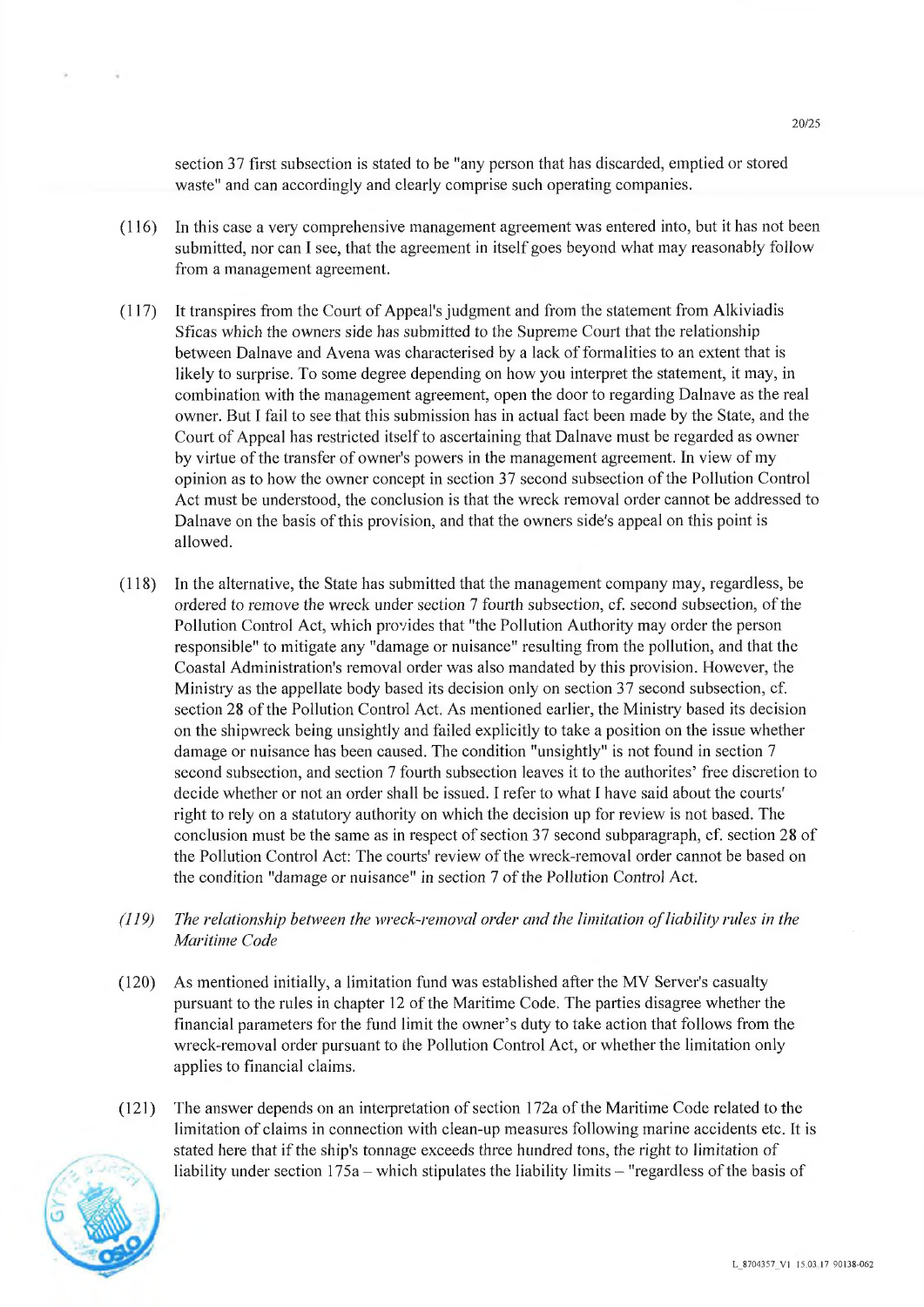the liability, for claims on the occasion of: 1)  $\ldots$  removal  $\ldots$  of a ship that has gone down... or been wrecked".

- (122) The wording in itseif does not provide any clear answer here. The same wording, or more or less corresponding wording, was found in earlier provisions. Nor do these, or the wording in the conventions on which they are based, provide any clear answer.
- (123) I nevertheless understand the 1976 Convention relating to limitation of maritime claims, on which section 172a of the Maritime Code is based, to mean that it does not entail any obligation to make a elean-up duty under public law subject to the limitation rules. During the diplomatic conference on the 1976 Convention, a motion for the owner to be entitled to file his own costs for the prevention and limitation of loss to which the limitation rules apply in the fund did not gain a majority. The grounds given for excluding such claims were that the owner had a duty to reduce the effect of his own damage-causing actions, and that it would therefore be immoral ifhe were to be allowed to file such claims in the fund, I here refer to NOU 2002:15 pages 15-16, which I shall shortly revert to. It would not be consistent with the rules and regulations if the convention were to be interpreted to mean that the limitation of liability rules nevertheless set a limit to the duty to comply with orders for clean-up measures under public law.
- (124) In my view, the decisive factor will be the preparatory works to section 172a.
- $(125)$  In a consultative paper from the Ministry of the Environment dated 27 February 2001, the Ministry suggested incorporating a provision in section 5 of the Pollution Control Act to the effect that the limitation of liability rules in the Maritime Code do not limit the responsible person's duty to take measures under i.a. section 46, cf. section 7, of the Pollution Control Act. This was in accordance with what the legislative departrnent of the Ministry of Justice bad assumed was already existing law in a statement to the Ministry of the Environment foliowing a marine casualty in December 2000, and the Ministry of the Environment stated tbat the proposal was a ciarification of existing law. The refund duty of the person responsible to the State under section 76 was, however – as in the past – to be comprised by the limitation of liability.
- (126) The proposal encountered strong opposition during the round ofconsultations, both in terms ofwhether this was existing law and whether it was a good solution. The proposal was therefore dropped, but it was left to the Maritime Act Committee to review the issues relating to the limitation of liability rules and the costs of clean-up measures. In NOU 2002:15, On the clean-up duty under the Pollution Control Act, the Maritime Act Committee stated under section 2.3 on page 15 about existing law at the time:

**"Section 172 first subsection 4. and 5. (of the Maritime Code Icorresponding to the current section 172a 1. and** 2.1 **only comprises claims from third parties, ineluding public authorities, who have incurred costs relating to removal and clean-up measures, and who may claim these costs from the owner...** 

**Costs which the owner incurs if the owner himseif initiates removal and clean-up measures or other damage-limiting measures as mentioned in section 172 first subsection 4. to 6. are tbus not subject to limitation of liability. The owner's and**  - **the costs of others entitled to limitation relating to such measures are quite simply not comprised by the enumeration in section 172 of claims subject to** 

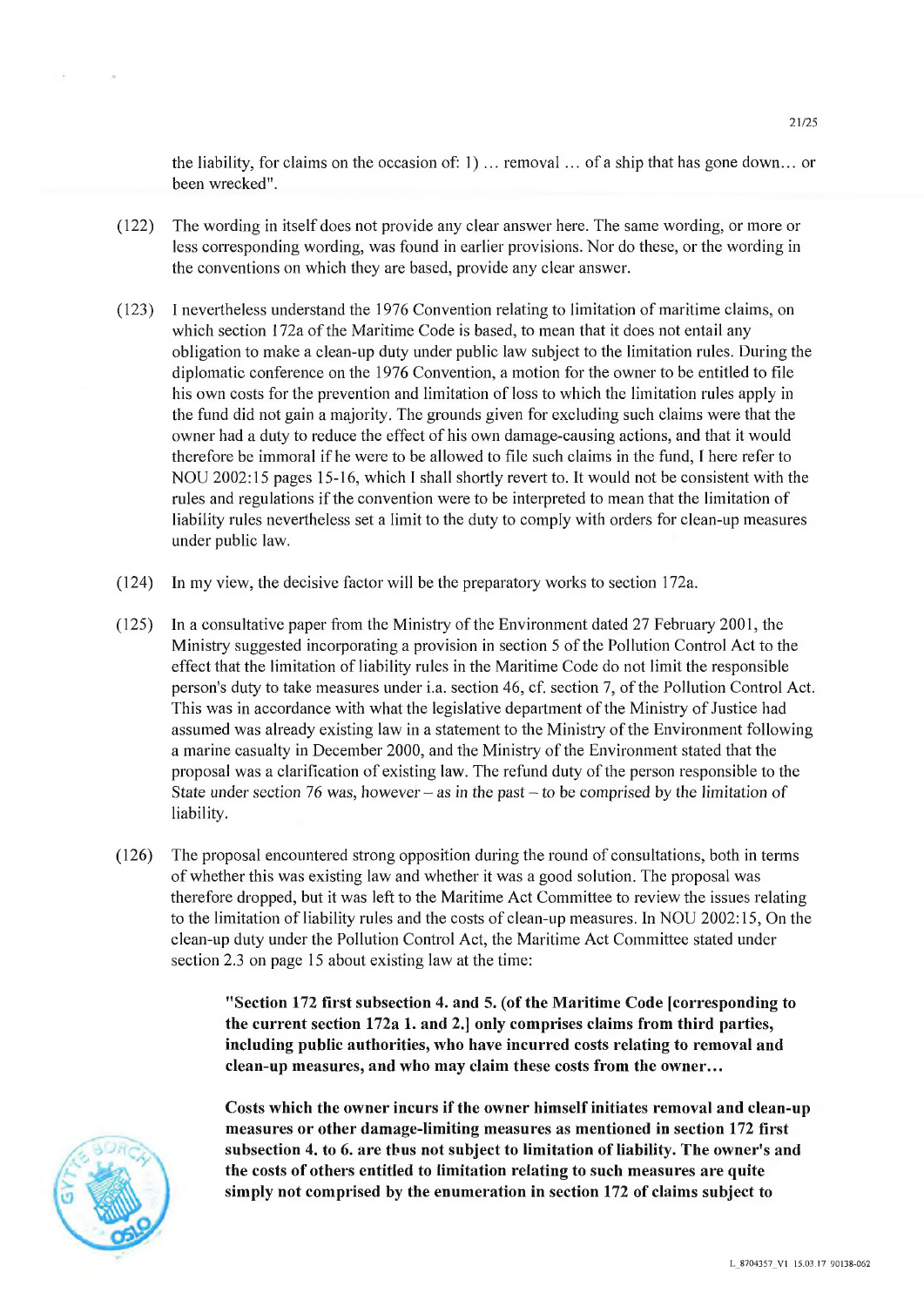**limitation of liability and are fur ther more not taken into consideration in any other** *way* **in the application of the rules relating to limitation of liability. The owner must himseif cover any such costs in addition to claims by third parties resulting from the marine casualty."** 

- (127) In section 8.5 on page 40, the committee pointed out that this is hardly a good solution. In the first place, it might lead to the owner failing to comply with the clean-up obligation and instead leaving the clean-up to the public authorities in order to benefit from the fact that the public authorities' refund claim would be subject to the limitation of liability. Secondly, this complicates the evaluation of what the level of the limitation of liability should be for the claims that were in actual fact subject to [limitation].
- (128) However, the Maritime Code Committee's solution was not to let the duty to take action under public !aw be subject to the limitation of liability rules. Instead, the committee suggested increasing the limitation amount in combination with letting any person who had incurred reasonable costs in carrying out the clean-up operation, and which was comprised by the limitation of liability rules, claim these costs in the fund. This would mean that the ship's owner would in practical terms at least obtain some sort of "discount" on the costs by letting these compete with other claims in the fund. The committee a!so suggested certain other changes which it is not necessary to go into here.
- (129) In Ot.prp. no. 79 (2004-2005), pages 26-27, the Ministiy repeated the Maritime Code Committee's view on existing law and on page 9 endorsed the proposals, the content of which **I** have described.
- (130) In the amendment in 2005 the rules relating to limitation of liability for claims arising from for example the raising and rernoval of shipwrecks, were transferred from section 172 of the Maritime Code to the new section 172a. The special liability limits for claims comprised by section 172a are laid down in section 175a, and the right for an owner to claim his own costs arising from clean-up efforts in the limitation fund is set out in section 179.
- (131) The Committee's statement that the wreck-removal duty according to public law rules falls outside the limitation of liability rules are thus a prerequisite for the amendments that were enacted. Even if they apply directly to the prevailing state of the law before the amendments suggested by the Committee, they must carry the same weight in the interpretation of section 172a as ordinary preparatory work statements relating to new statutory provisions.
- (132) This leads me to the conclusion that the owners side's claim that the duty to comply with the wreck-removal order is limited by the financial parameters in the limitation fund cannot be upheld and that the appeal on this point must be dismissed.
- (133) Costs
- (134) When two actions are consolidated into one case under section 15-6 of the Dispute Act, costs shall be determined separately for each action.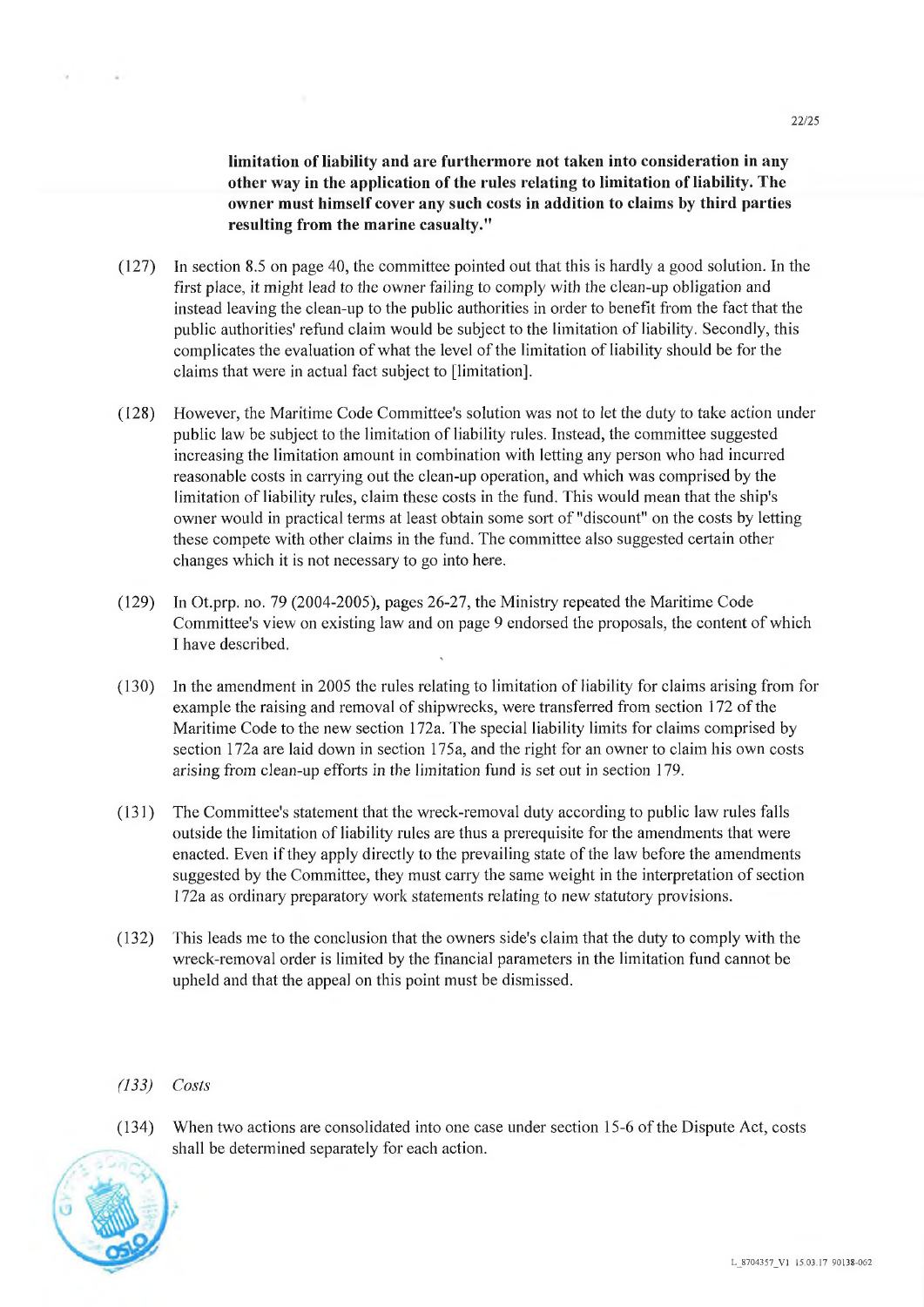- (135) The State has lost its appeal in Oslo District Court case no. 14-01 1646TV1-OTIR/04, where the subject matter is VAT on municipal refund claims. This means that the owners side is entitled to claim compensation for necessary legal costs, cf. section 20-2 first subsection of the Dispute Act. The owners side has c!aimed NOK *765,200* by way of legal fees before the Supreme Court in this matter. The State has argued that the claim is too high and, in my view, the amount is higher than what can be considered necessary. In the Court of Appeal, where the owners side submitted a statement of fees amounting to NOK 562,963 in case no. 14- $011646$  TVI-OTIR/04, the necessary costs were on a discretionary basis set at NOK 250,000 with a comment that the hearing by the Court of Appeal had to a large extent related to legal issues. I find that before the Supreme Court the necessary costs cannot be set higher than NOK 300,000, cf. section 20-5 of the Dispute Act.
- (136) In addition, NOK 100,306 has been claimed for the printing of the trial bundles without any specification as to how large a proportion is attributable to this matter. The matter has raised five issues and, in the absence of other indications, it is natural to charge one fifth of these costs to the issue of VAT on municipal refund claims. This will be roughly NOK 20,000. On this basis the owners side shall be awarded a total of NOK 320,000.
- (137) In Oslo District Court case **no.** 14-009365TV1-OTIRI04, which was the owners side's appeal and concerned the other issues, the parties have partly won and partly lost before the Suprerne Court. The owners side has won in respect of the issue whether the wreck rernoval order can be addressed to Dainave and whether the courts have competence to exarnine the validity of the order on a different basis than the one on which the Court of Appeal relied, but has lost the issues regarding state paid VAT and the relationship between the wreck removal duty under the Pollution Control Act and the limitation of liability rules in the Maritime Code.
- (138) Accordingly, neither of the parties has **won in** the whole or in the main in this matter. There are no circumstances to suggest any exemptions from the rule that the parties must in that case absorb their own costs of the Supreme Court hearing, cf. section 20-2 of the Dispute Act. A decision as to the question of costs in the case in general is postponed until the Court of Appeal's new hearing, cf. section 20-8 third subsection and 20-9 of the Dispute Act.
- $(139)$  I vote in favour of the following

## JUDGM ENT:

- $\overline{1}$ In Oslo District Court case no. 14-01 1646TV1-OTIR/04:
- 1. The appeal is dismissed.
- 2. By way of costs before the Supreme Court the State represented by the Ministry of Transport shall pay to Avena Shipping Company Ltd., Dalnave Navigation Inc. and Assuranceforeningen Gard  $-$  Mutual  $-$  jointly and severally NOK 320,000  $$ threehundredandtwentythousand – Norwegian kroner within 2 – two – weeks of service of this judgment.



II In Oslo District Court case no. 14-009365TVI-OTIR/04: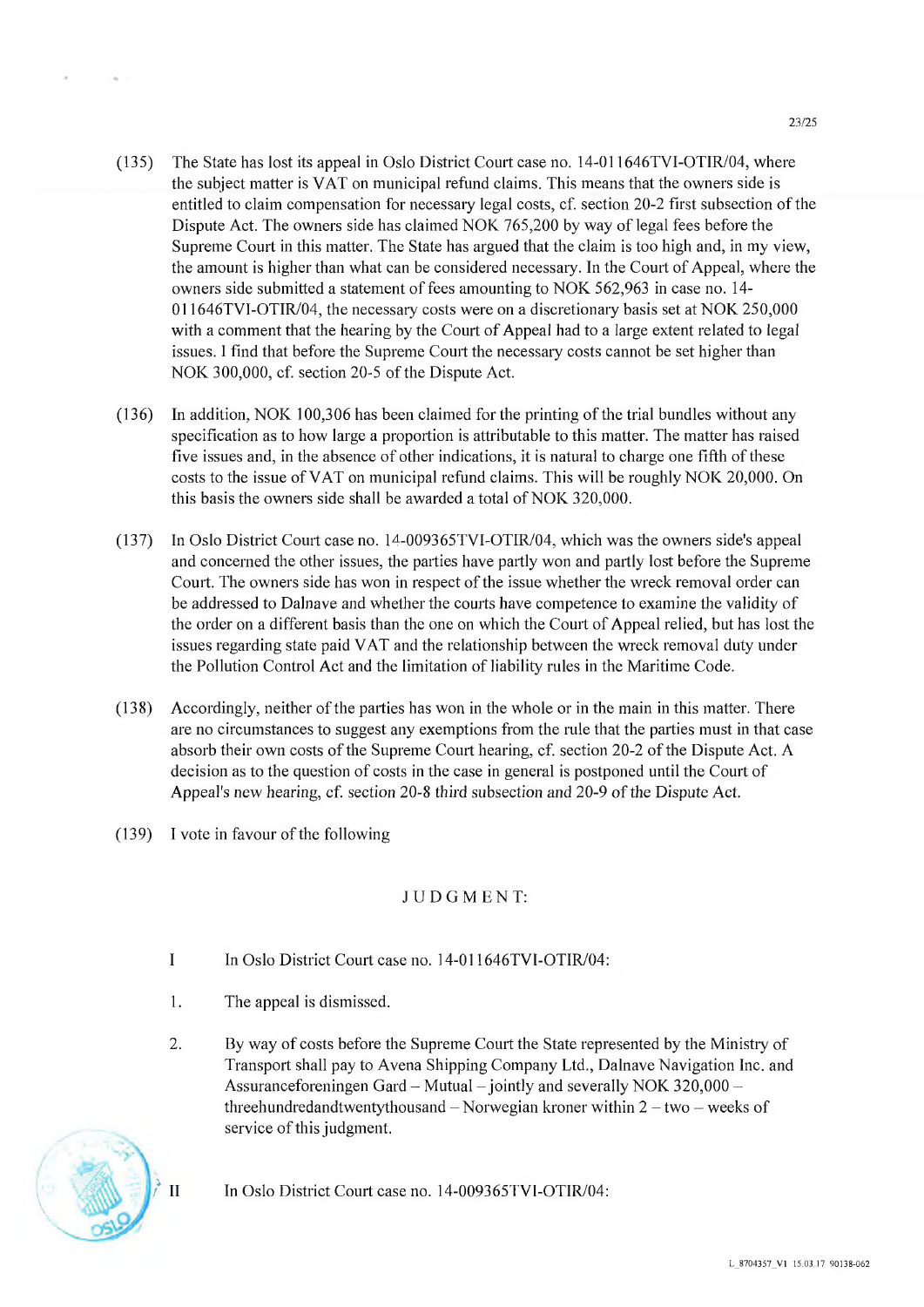The Ministry of Trade, Industry and Fisheries' decision of 13 June 2012 relating to  $1$ wreck-removal cannot be invoked against Dalnave Navigation Inc.

2. The Court of Appeal's judgment is overturned in respect of the review of the Ministry of Trade, Industiy and Fisheries' decision of 13 June 2012 relating to wreckremoval.

- 3. The Court of Appeal's judgment, point 3 of the conclusion, is quashed. The decision of the claim for costs before the District Court and the Court of Appeal is postponed until the Court of Appeal's new hearing.
- 4. The appeal is otherwise dismissed.
- 5. Costs before the Supreme Court are not awarded.
- (140) Justice **Arntzen:** I concur in all essentials and as regards the conclusion with the first-voting justice.
- (141) Justice **Bergsjø:** Likewise.
- (142) Justice **Webster:** Likewise.
- (143) Justice Endresen: Likewise
- (144) After the voting the Supreme Court handed down the foliowing

## J UDGM ENT:

- I In Oslo District Court case no. 14-011646TVI-OTIR/04:
- 1. The appeal is dismissed.
- 2. By way of costs before the Supreme Court the State represented by the Ministry of Transport shall pay to Avena Shipping Company Ltd., Dalnave Navigation Inc. and Assuranceforeningen Gard - Mutual - jointly and severally NOK  $320,000$  threehundredandtwentythousand – Norwegian kroner within  $2 - two - weeks$  of service of this judgment.
- II In Oslo District Court case no. 14-009365TVI-OTIR/04:
- $\mathbf{1}$ . The Ministry of Trade, Industiy and Fisheries' decision of 13 June 2012 relating to wreck-rernoval cannot be invoked against Dalnave Navigation Inc.

2. The Court of Appeal's judgment is overturned in respect of the review of the Ministry of Trade, Industry and Fisheries' decision of 13 June 2012 relating to wreckremoval.